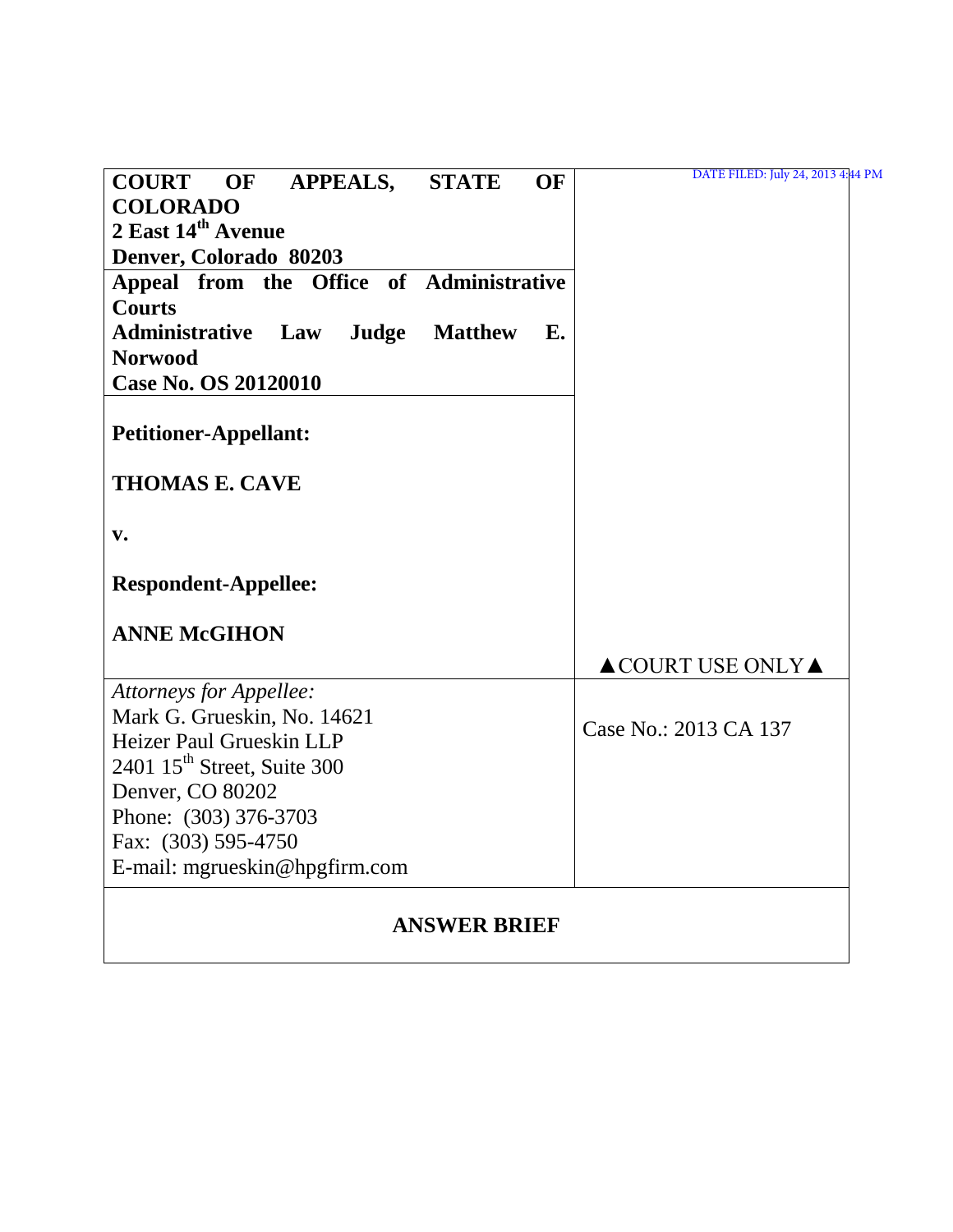### **CERTIFICATE OF COMPLIANCE**

I hereby certify that this brief complies with all requirements of C.A.R. 28 and C.A.R. 32, including all formatting requirements set forth in these rules. Specifically, the undersigned certifies that the brief complies with C.A.R. 28(g). It contains 8,187 words.

Further, the undersigned certifies that the brief complies with C.A.R. 28(k). For the party raising the issue:

 $\boxtimes$ It contains under a separate heading (1) a concise statement of the applicable standard of appellate review with citation to authority; and (2) a citation to the precise location in the record  $(R_{\ldots}, p_{\ldots})$ , not to an entire document, where the issue was raised and ruled on.

For the party responding to the issue:

 $\boxtimes$ It contains, under a separate heading, a statement of whether such party agrees with the opponent's statements concerning the standard of review and preservation for appeal, and if not, why not.

I acknowledge that my brief may be stricken if it fails to comply with any of the requirements of C.A.R. 28 and C.AR. 32.

> s/Mark G. Grueskin Mark G. Grueskin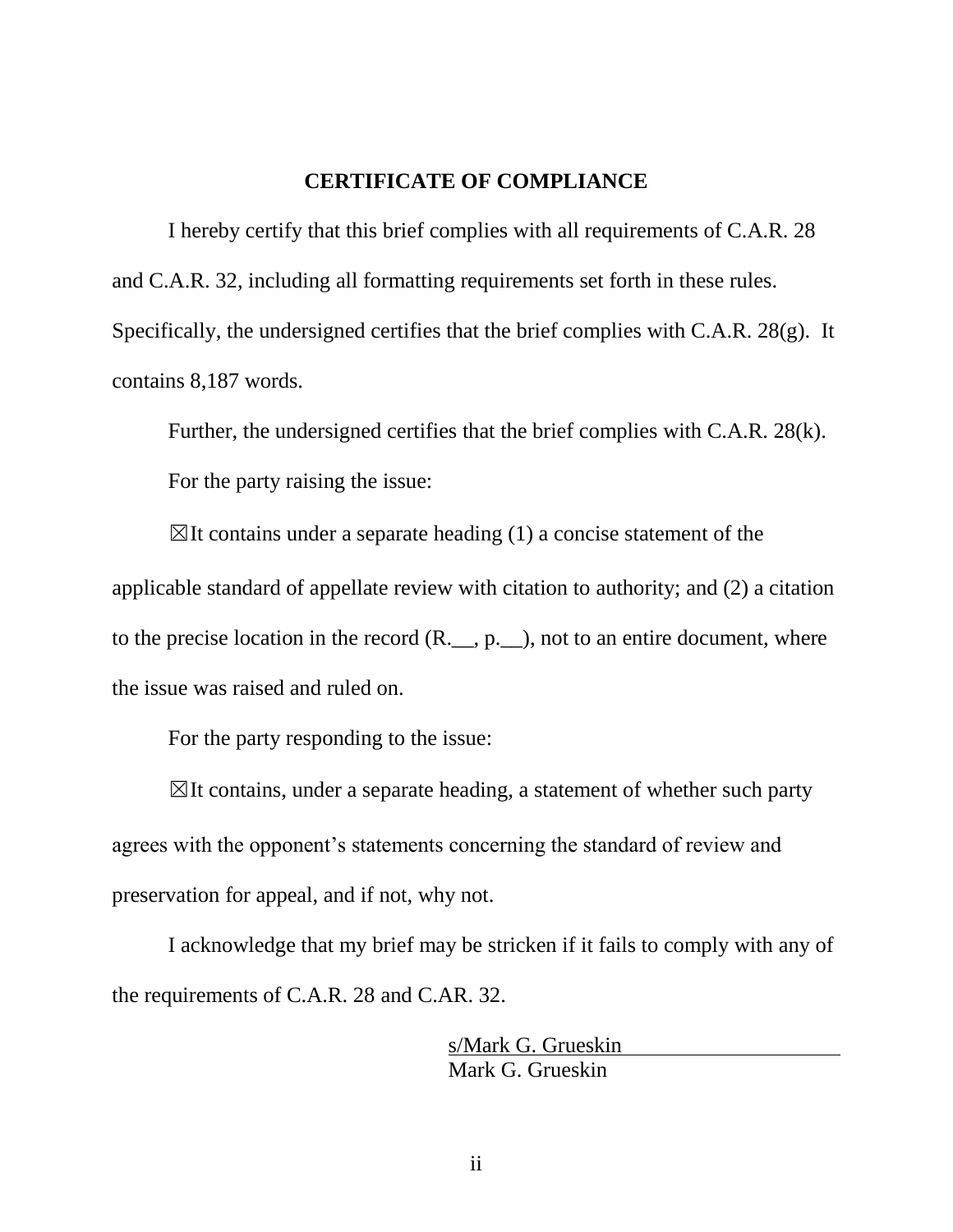# **TABLE OF CONTENTS**

| I.        |           |               | The ALJ did not err by finding that Cave's case failed on the merits 8                                              |
|-----------|-----------|---------------|---------------------------------------------------------------------------------------------------------------------|
|           | A.        |               | Standard of Review and Compliance with C.A.R. 28(k) 8                                                               |
|           | <b>B.</b> |               |                                                                                                                     |
|           |           | 1.            | "Solicit" means to actively initiate contact by means of a                                                          |
|           |           | 2.            | The cases cited by Cave do not support his position on                                                              |
| II.       |           |               |                                                                                                                     |
|           | A.        |               | Standard of review; compliance with C.A.R. 28(k) 15                                                                 |
| <b>B.</b> |           |               | Attorneys' fees were correctly awarded because Cave's<br>campaign finance complaint was substantially groundless 16 |
|           |           | 1.            | The ALJ did not abuse his discretion in granting<br>attorneys' fees in connection with Cave's First Claim17         |
|           |           | a.            | The question of whether McGihon solicited any<br>contributions for Primavera is a question of fact.18               |
|           |           | $\mathbf b$ . | The actual invitation was never offered as an                                                                       |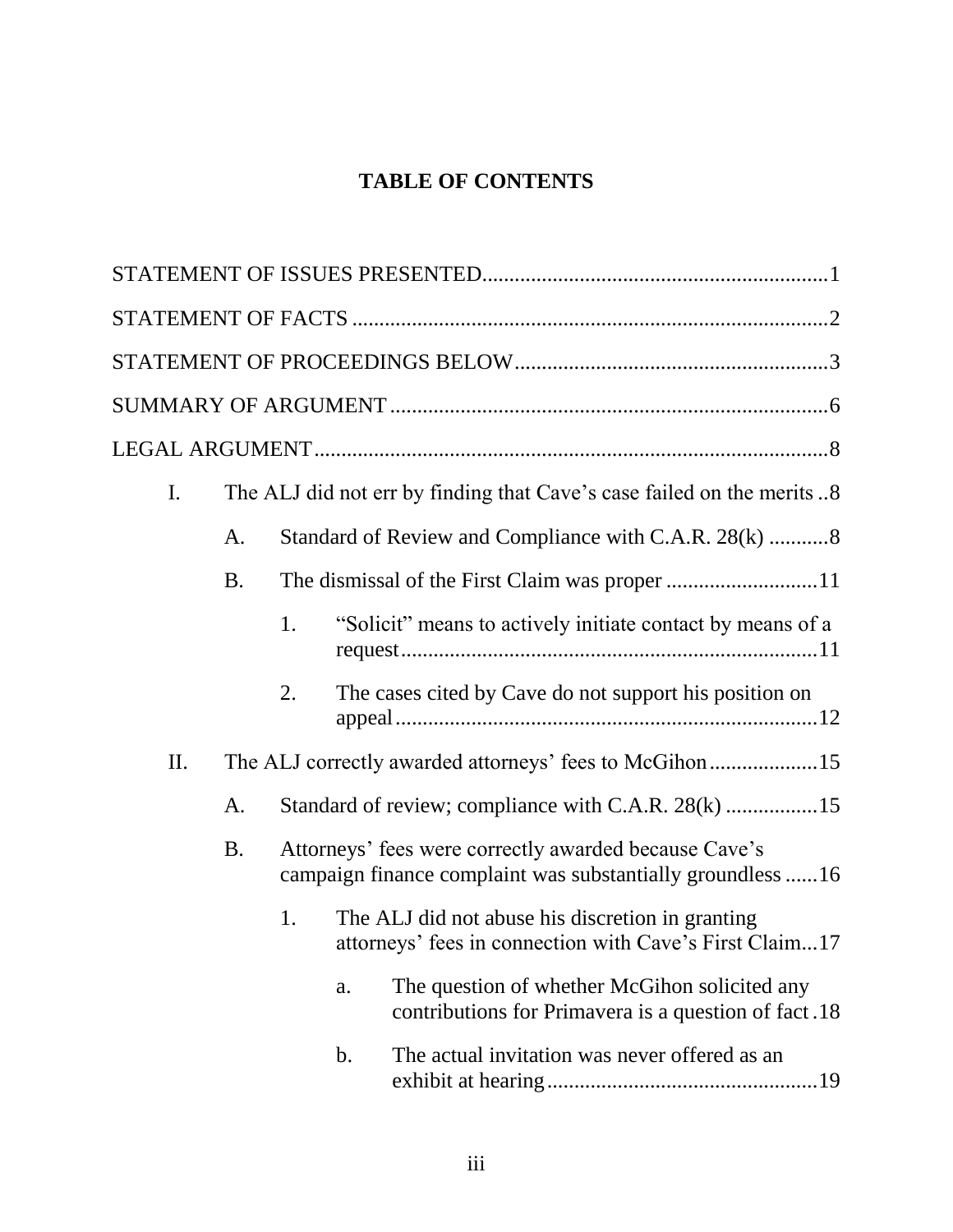|    |               |    | c.            | The evidence offered at hearing was unreliable20                                                                               |
|----|---------------|----|---------------|--------------------------------------------------------------------------------------------------------------------------------|
|    |               |    | d.            | No other evidence of "solicitation" was offered at                                                                             |
|    |               |    | e.            | Cave failed to conduct any discovery to prove                                                                                  |
|    |               |    | f.            | No evidence was offered at the attorneys' fees                                                                                 |
|    |               |    | g.            | The policy behind private enforcement of<br>campaign finance laws is not relevant to the award                                 |
|    |               | 2. |               | The ALJ did not abuse his discretion in granting<br>attorneys' fees in connection with Cave's Second                           |
|    |               |    | a.            | The total lack of evidence offered made this claim                                                                             |
|    |               |    | $\mathbf b$ . | Cave did not voluntarily dismiss the Second                                                                                    |
|    |               |    | c.            | Cave did not make a record below to preserve<br>issues for the appellate court's consideration31                               |
|    | $\mathsf{C}.$ |    |               | Attorneys' fees were properly awarded because Cave's                                                                           |
|    | D.            |    |               | The ALJ did not abuse his discretion in granting attorneys' fees<br>in because of the vexatiousness of Cave's approach to this |
| Ш. |               |    |               | This Court should award attorneys' fees because McGihon must                                                                   |
|    | A.            |    |               | Standard of review; Rule 28(k) compliance 34                                                                                   |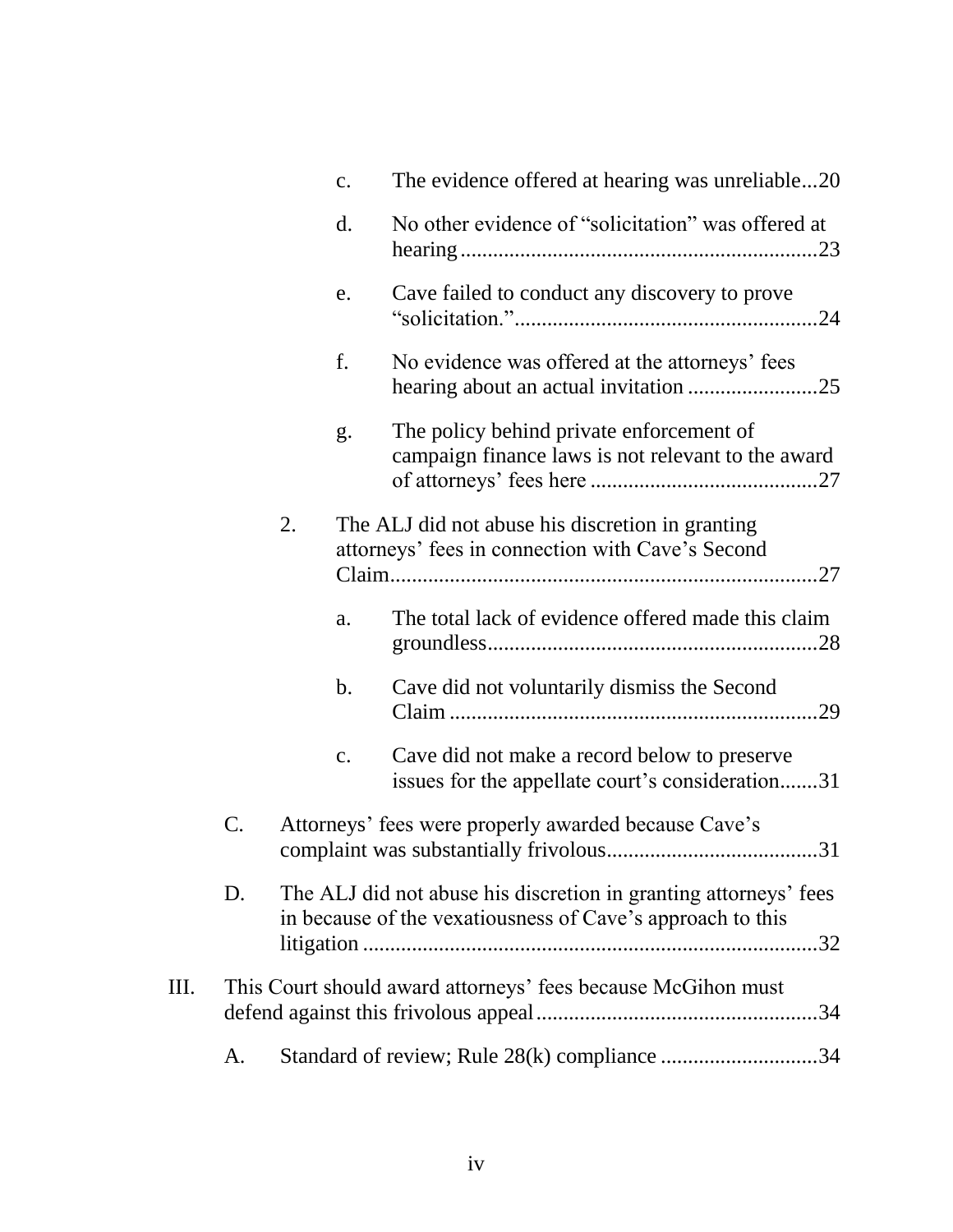| McGihon should receive her fees and costs for defending both<br>the ALJ's decision and the award of attorneys' fees in this |  |
|-----------------------------------------------------------------------------------------------------------------------------|--|
|                                                                                                                             |  |
|                                                                                                                             |  |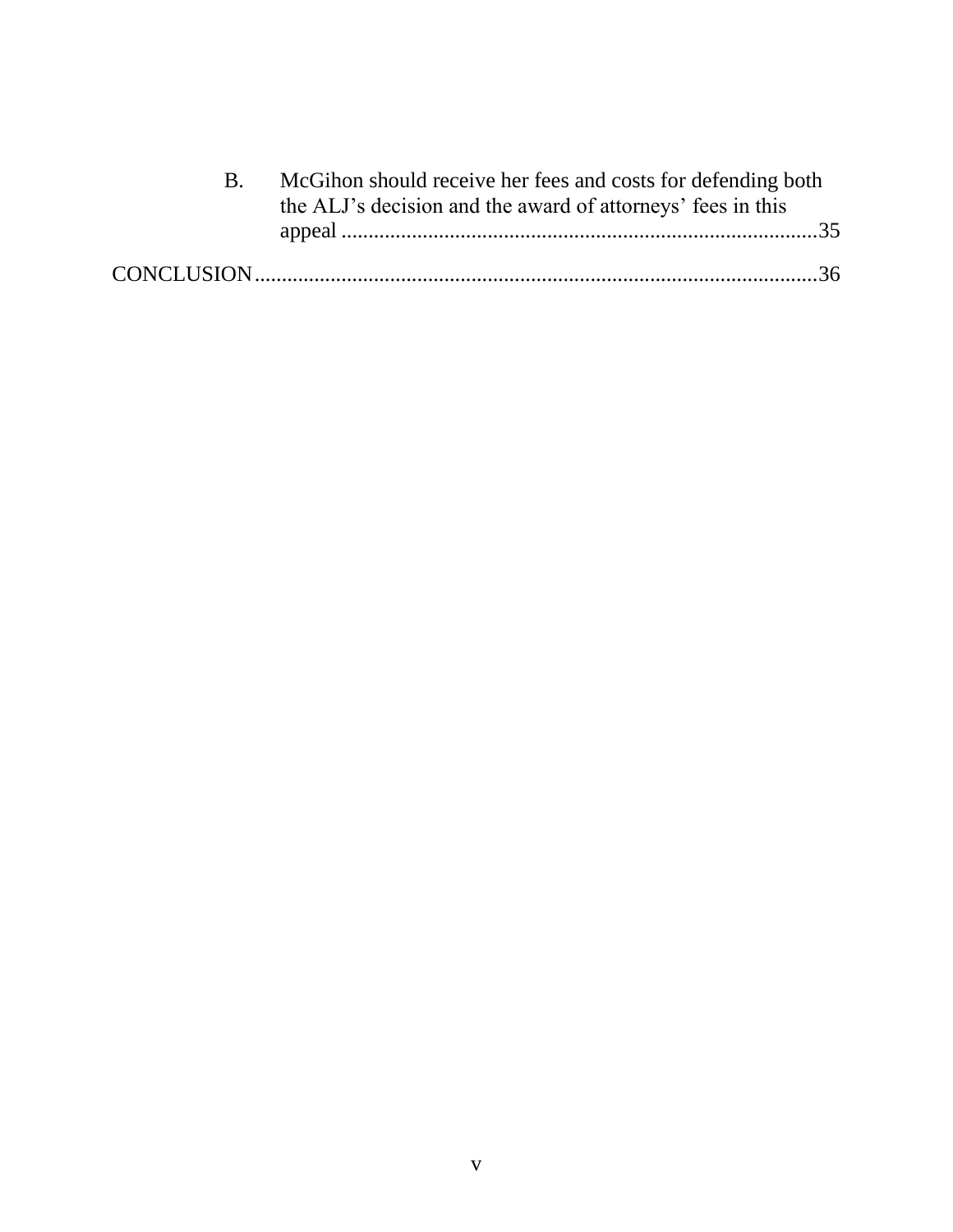# **TABLE OF AUTHORITIES**

# **Cases**

| American Guar. & Liab. Ins. Co. v. King,                           |  |
|--------------------------------------------------------------------|--|
| Artes-Roy v. City of Aspen,                                        |  |
| Atmel Corp. v. Vitesse Semiconductor Corp.,                        |  |
| Becker v. Becker,                                                  |  |
| Bockar v. Patterson,                                               |  |
| Byrd v. People,                                                    |  |
| Campbell v. Commercial Credit Plan, Inc.,                          |  |
| Citizens United v. FEC,                                            |  |
| Colo. Citizens for Ethics in Gov't v. Comm. for the Am. Dream,     |  |
| Colorado Ethics Watch v. City & County of Broomfield,              |  |
| Engel v. Engel,                                                    |  |
| Fed. Election Comm'n v. Nat'l Conservative Political Action Comm., |  |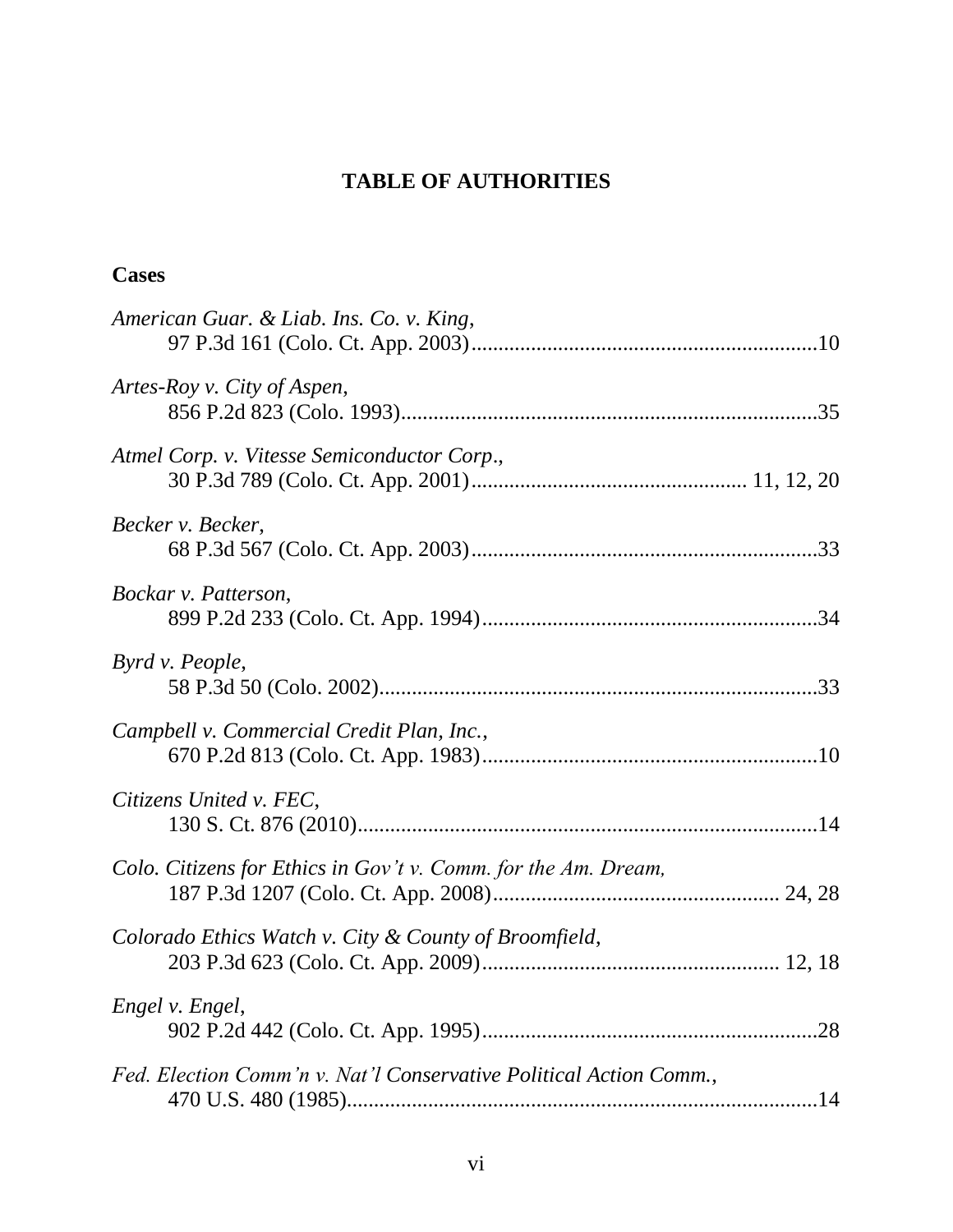| Front Range Home Enhancements, Inc. v. Stowell, |
|-------------------------------------------------|
| Green Party of Conn. v. Garfield,               |
| Green Party of Conn. v. Garfield,               |
| Harrison v. Smith,                              |
| Hock v. New York Life Ins. Co.,                 |
| In re Application of Talco, Ltd.,               |
| In re Does,                                     |
| In re Marriage of Lamm,                         |
| In re Tennant,                                  |
| Kettering v. American Bldg. Maintenance Co.,    |
| Kwiatkoski v. People,                           |
| Lockett v. Garrett,                             |
| Martin v. Essrig,                               |
| Melssen v. Auto-Owners Ins. Co.,                |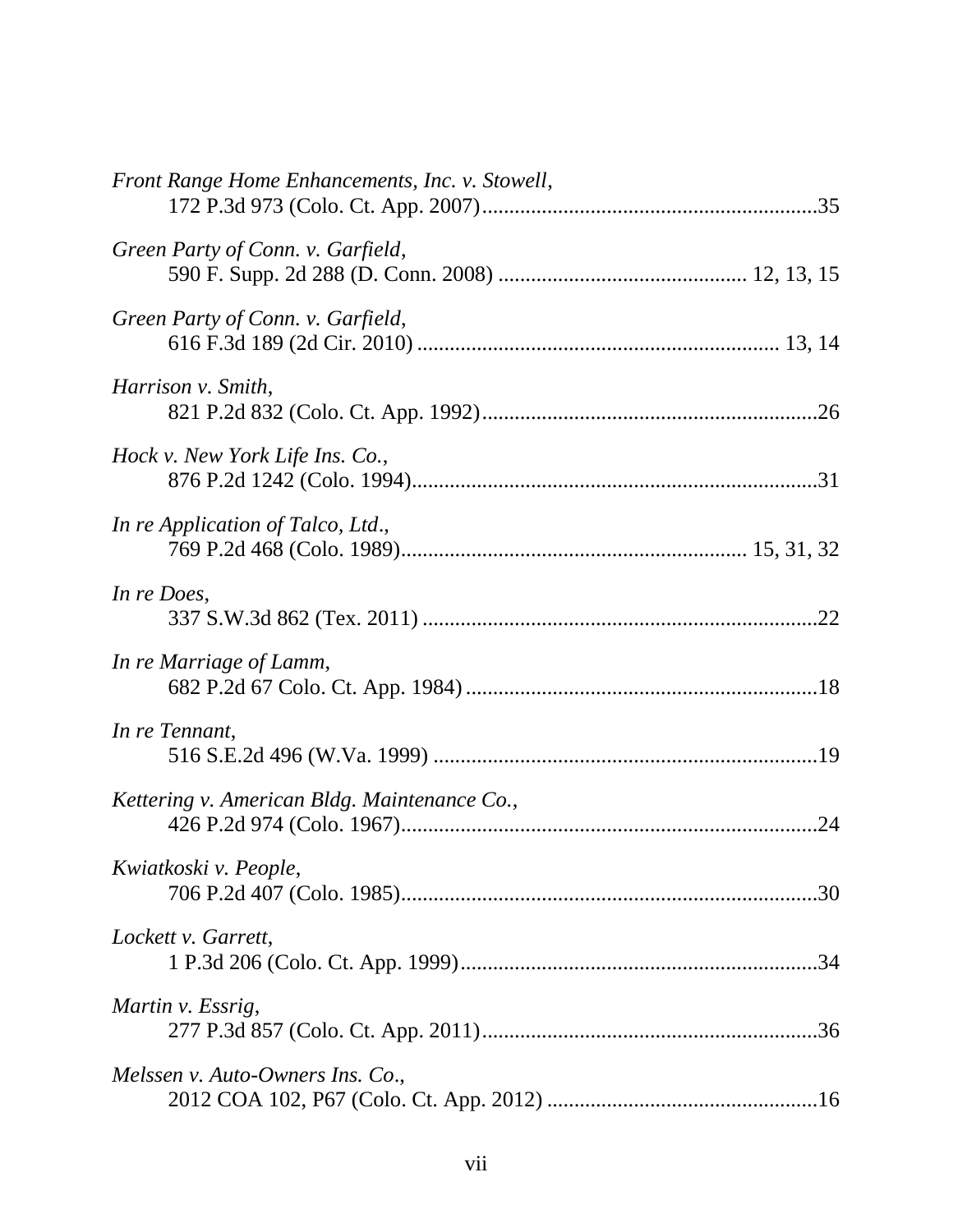| North Colo. Medical Ctr. v. Committee on Anticompetitive Conduct, |  |
|-------------------------------------------------------------------|--|
| People v. Douglas,                                                |  |
| Public Service Co. of Colo. v. Bd. of Water Works of Pueblo,      |  |
| Rosenthal v. Dean Witter Reynolds,                                |  |
| <i>Shays v. FEC</i> decisions,                                    |  |
| Shays v. FEC Decisions,                                           |  |
| Shiplet v. Colo. Dep't of Revenue,                                |  |
| Skruch v. Highlands Ranch Metro. Dists. Nos. 3 & 4,               |  |
| Stone v. Paddock Publications, Inc.,                              |  |
| Too Much Media, LLC v. Hale,                                      |  |
| United Cable TV of Jeffco v. Montgomery LC, Inc.,                 |  |
| Vondra v. Colo. Dep't of Corr.,                                   |  |
| West v. Roberts,                                                  |  |
| Western United Realty, Inc. v. Isaacs,                            |  |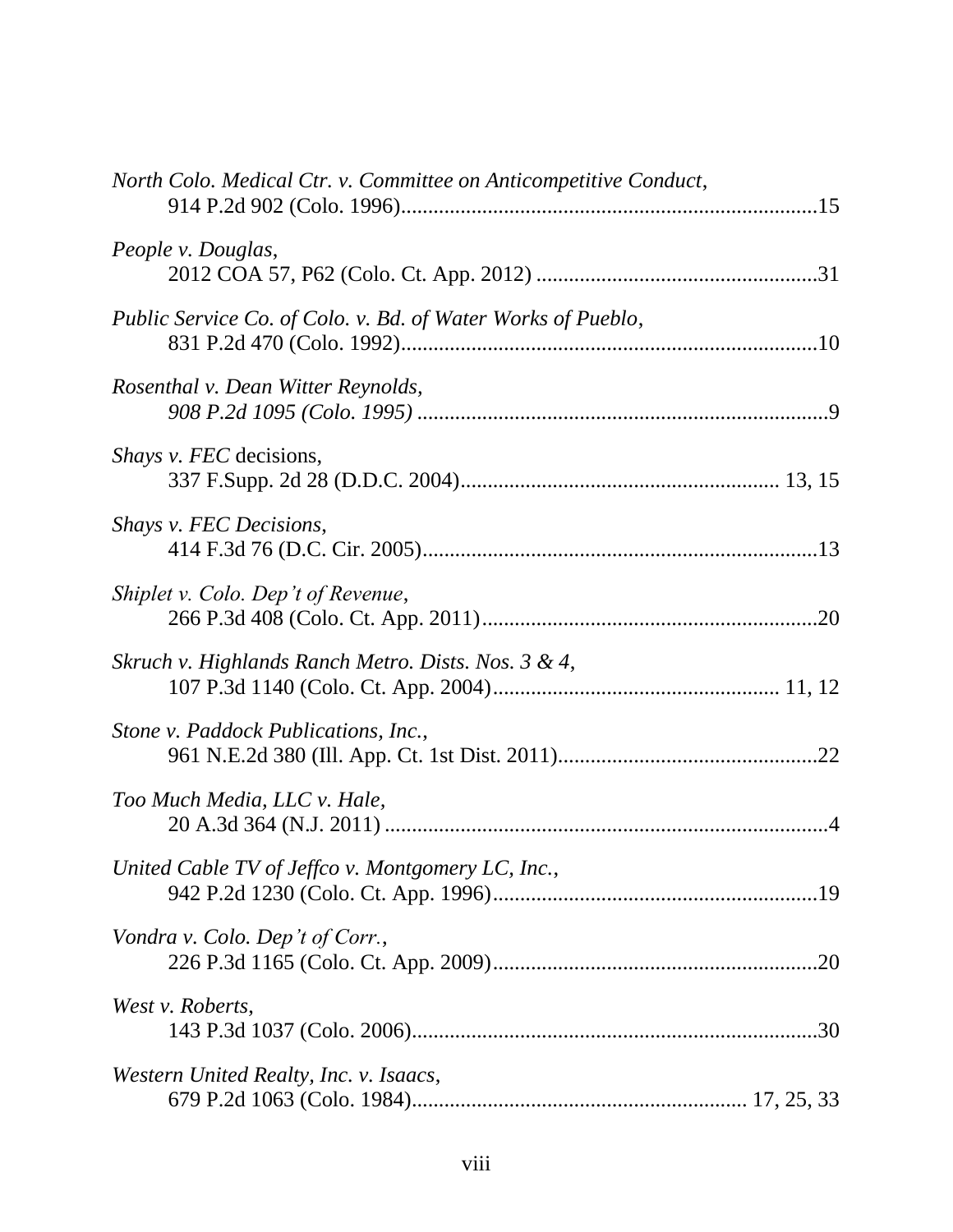| Wood Bros. Homes, Inc. v. Howard,                           |  |
|-------------------------------------------------------------|--|
| <b>Statutes</b>                                             |  |
|                                                             |  |
|                                                             |  |
|                                                             |  |
|                                                             |  |
|                                                             |  |
|                                                             |  |
|                                                             |  |
|                                                             |  |
|                                                             |  |
| <b>Other Authorities</b>                                    |  |
| Webster's Third New International Dictionary 2169 (1986) 11 |  |
| <b>Rules</b>                                                |  |
|                                                             |  |
|                                                             |  |
|                                                             |  |
|                                                             |  |
|                                                             |  |
| <b>Constitutional Provisions</b>                            |  |
|                                                             |  |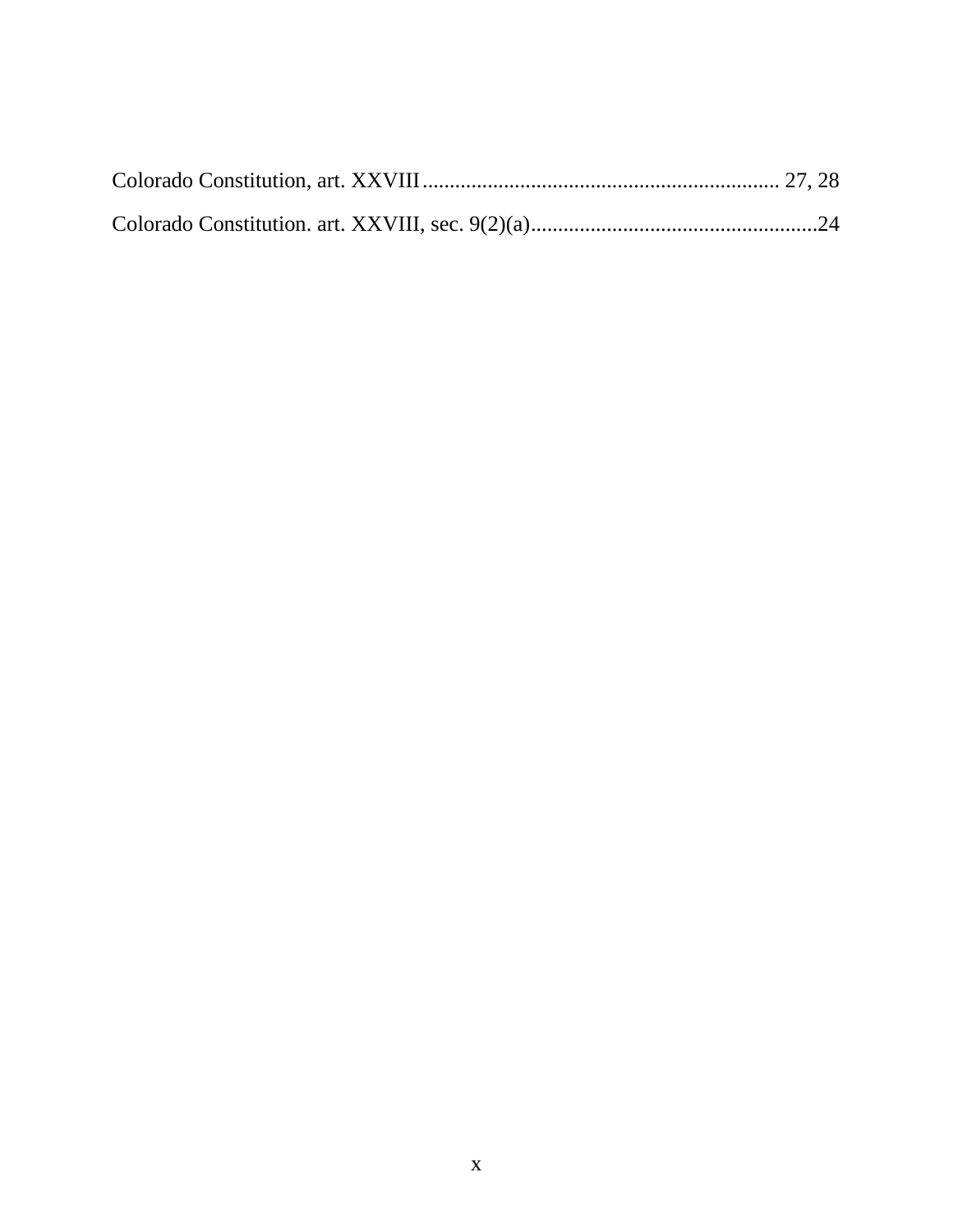#### **STATEMENT OF ISSUES PRESENTED**

Did the Administrative Law Judge ("ALJ") correctly dismiss a complaint, alleging that a registered lobbyist had violated campaign finance laws by soliciting contributions for a non-incumbent legislative candidate during the legislative session, given the total lack of evidence in the record that the lobbyist solicited or agreed to solicit funds from any person?

Did the ALJ correctly award attorneys' fees for campaign finance claims that were substantially groundless, frivolous, and vexatious, namely that the lobbyist (Anne McGihon) solicited or agreed to solicit contributions for a legislative candidate while the legislature was in session (the "First Claim")?

Did the ALJ correctly award attorneys' fees for campaign finance claims that were substantially groundless, frivolous, and vexatious, namely that McGihon solicited or agreed to solicit contributions for a political party to benefit a specific legislative candidate while the legislature was in session (the "Second Claim")?

Should this Court grant attorneys" fees to McGihon for a frivolous appeal of the ALJ"s decision?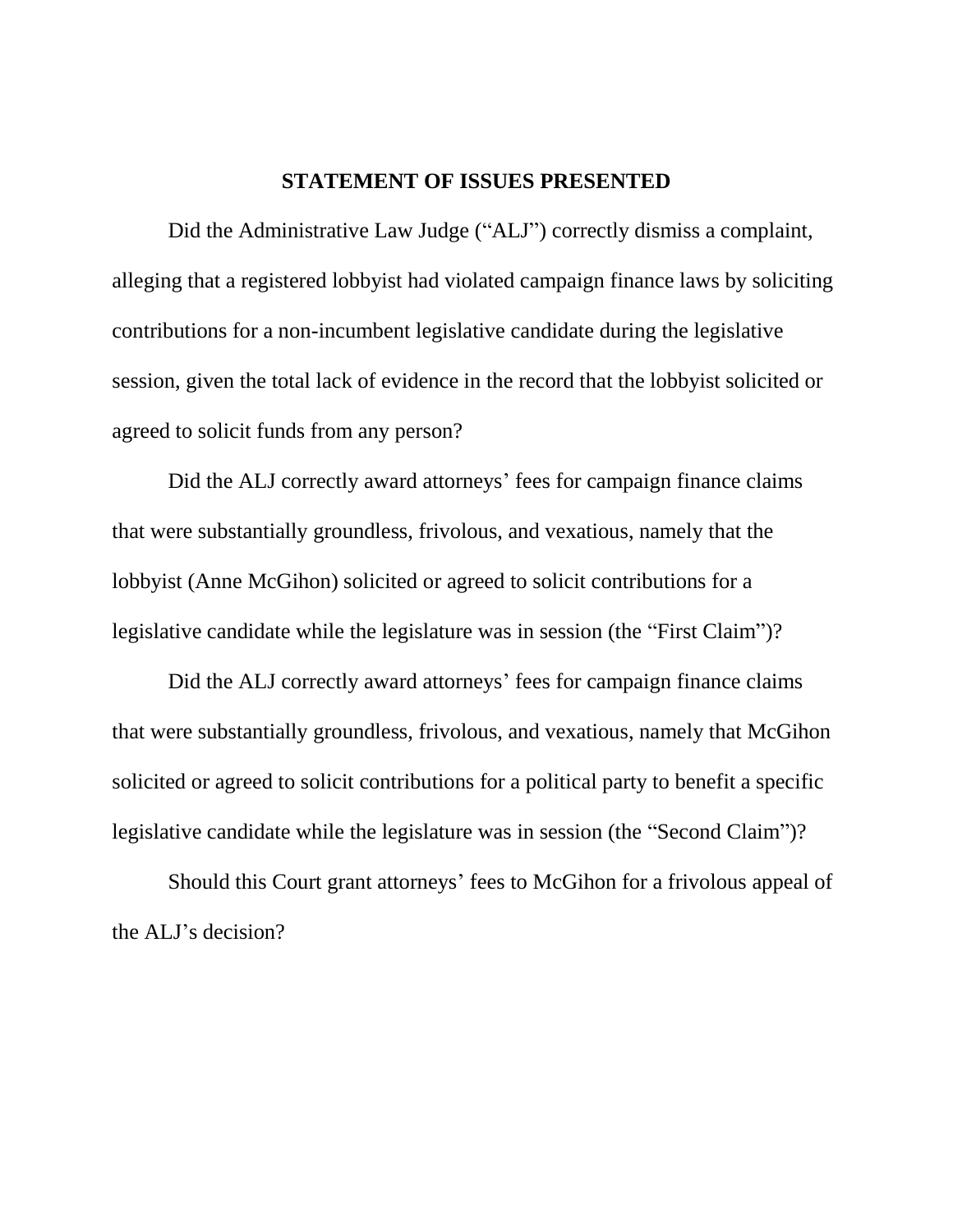#### **STATEMENT OF FACTS**

In 2012, Anne McGihon was a registered to lobby members of the Colorado General Assembly. Vol. 1 at 000267, ¶1. In late February, she allowed her name to be placed on an invitation for an event that was being held on Diane Primavera's behalf. Primavera was a non-incumbent candidate for the Colorado State House of Representatives. *Id.* at ¶3

Soon after her name appeared on the invitation, McGihon withdrew from the group that was co-hosting the event. She did nothing to promote this event or raise funds for Primavera. *Id.* at 000268, ¶6. When this matter attracted public and media attention, one local newspaper incorrectly attributed to her a statement that she made "a mistake" by lending her name to this event. McGihon never spoke with the reporter of the article or authorized Primavera or her campaign to make any statement using her name. *Id.* at 000268-69.

There is no evidence in the record about McGihon"s role on behalf of the House Majority Project during the 2012 legislative session. *Id.* at 000268, ¶7. The House Majority Project was an arm of the Democratic Party, entitled to receive contributions from lobbyists and their principals during the legislative session pursuant to C.R.S. § 1-45-105.5(1)(c)(I).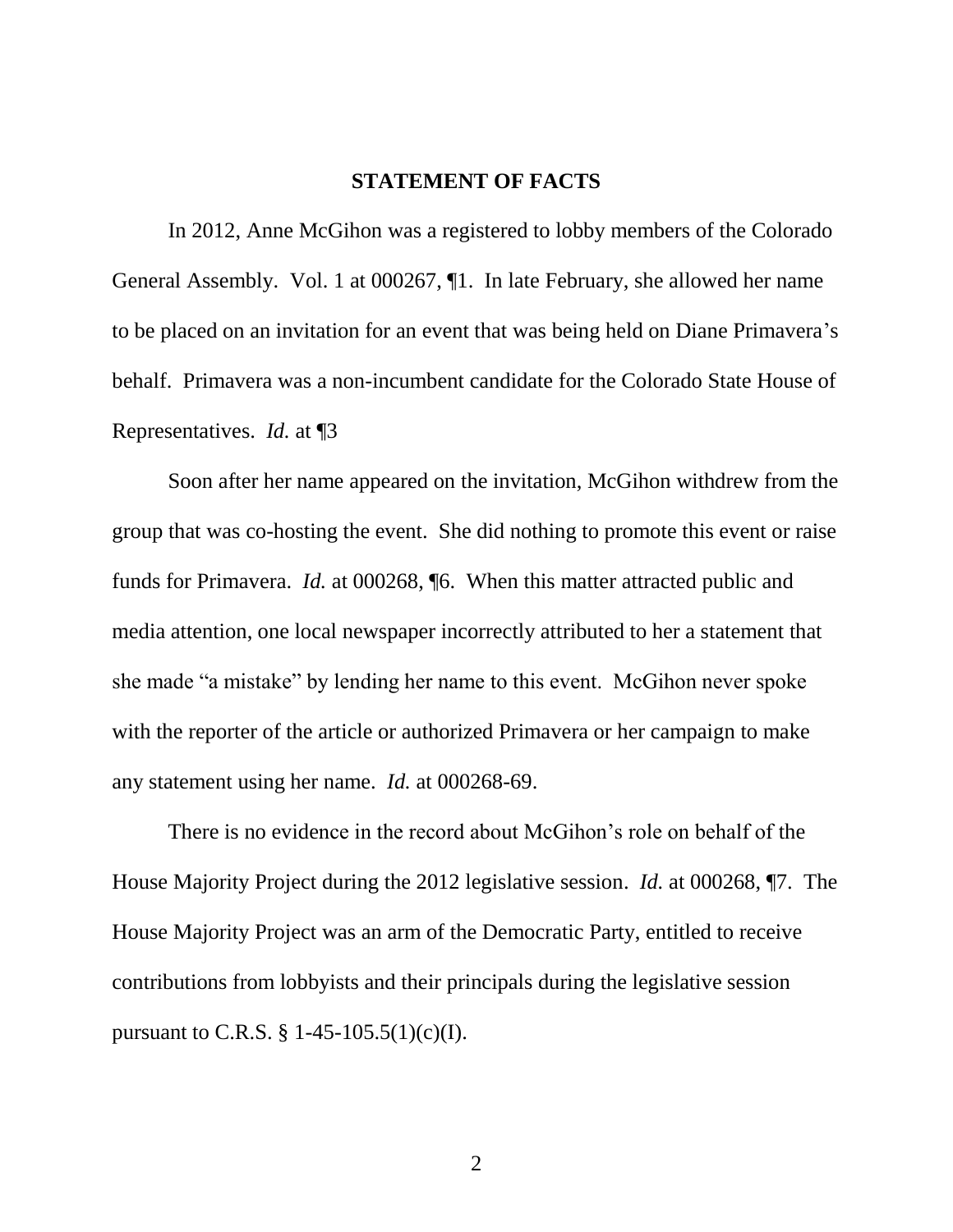#### **STATEMENT OF PROCEEDINGS BELOW**

Through counsel (the Open Government Institute), Thomas Cave filed a campaign finance complaint under Section 9 of Article XXVIII of the Colorado Constitution, alleging that McGihon had violated C.R.S. § 1-45-105.5(1)(a). That statute prohibits any lobbyist from soliciting or agreeing to solicit contributions for a candidate for the state legislature, even if that candidate is not then a member of either the House of Representatives or the Senate. Cave alleged that McGihon violated this statute twice, first by allowing her name to be used on a fundraising invitation for Primavera and also by soliciting or agreeing to solicit contributions for the House Majority Project.

Cave filed his complaint with the Secretary of State, and the Secretary forwarded the matter to the Office of Administrative Courts. Before the proceedings began, the Administrative Law Judge ("ALJ") requested a statement from Cave clarifying that office"s jurisdiction over the matter. Cave filed such a statement, and the ALJ proceeded to set the matter for hearing. McGihon objected to the ALJ"s jurisdiction and filed a motion to dismiss for failure to state a claim upon which relief could be granted. The parties briefed the matter, and the ALJ decided that, even though there was no penalty for the statutory violation broached

3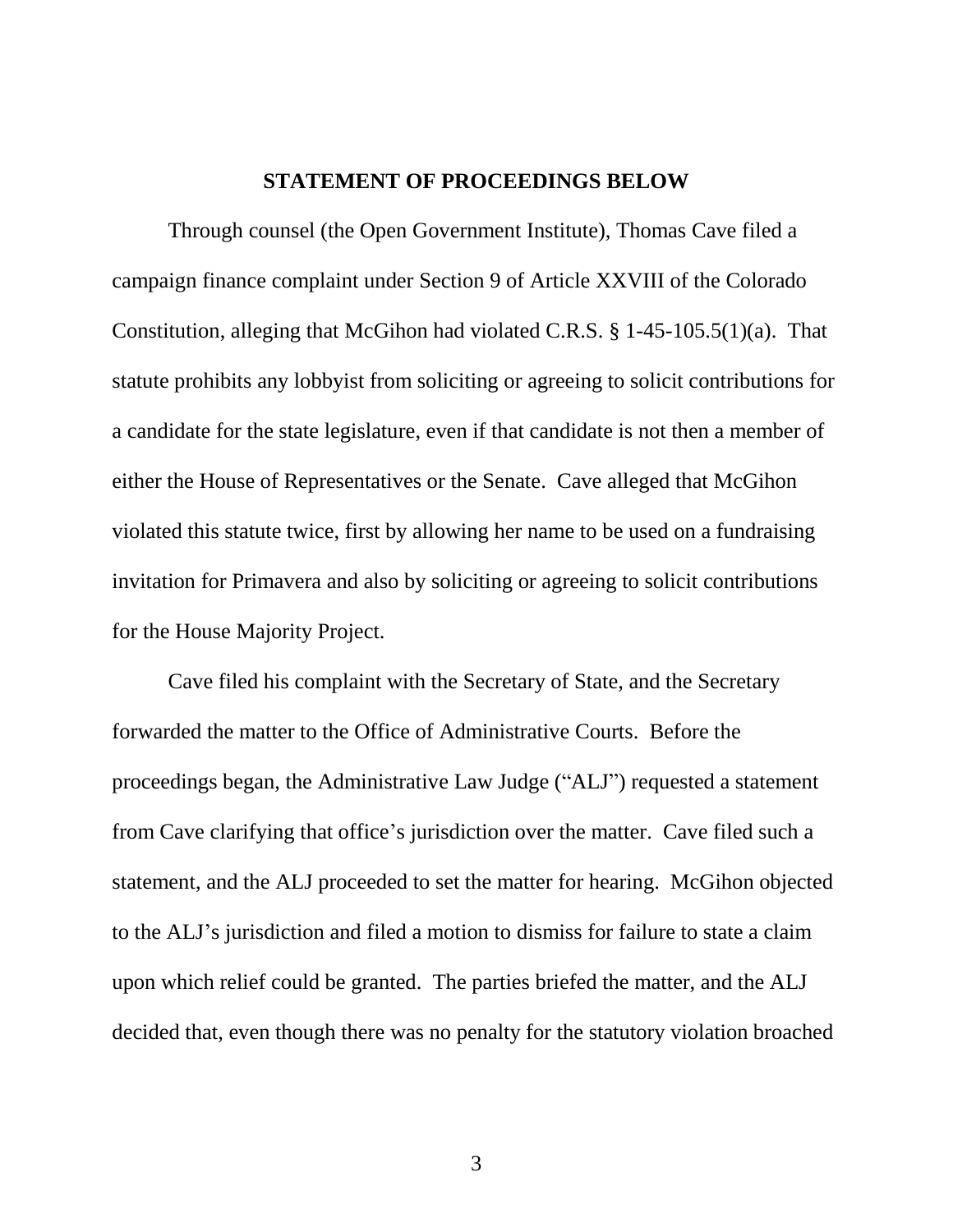by Cave"s complaint, he could hear and decide the matter. *Id.* at 000055-56. A hearing on the merits was scheduled for October 1, 2012.

At the hearing and in order to establish liability under the First Claim, Cave attempted to establish that McGihon allowed her name to be used on an invitation, soliciting contributions for Primavera. However, Cave offered as an exhibit only a facsimile of an invitation as published on Compass Colorado, a statewide political blog.<sup>1</sup> The blog article used descriptive language that was so derogatory and irrelevant that the ALJ asked that the narrative be stricken if the exhibit was to be admitted. Cave's counsel agreed to this request. *Id.* at 000269,  $\P$ 9, Vol. 3, Oct. 1 Tr., 35:11-25.

Cave"s primary witness, Shawn Coleman, did not know whether the blog posting was reflective of the actual invitation to the Primavera event. Coleman could not say whether the exhibit reflected the language of the emailed invitations he received from unknown sources in late February or early March; he had not actually compared their wording. Coleman never received an actual invitation himself and was unable to establish what the original invitation actually said. Vol. 3, Oct. 1 Tr., 36:22-40:5. Cave did not offer the testimony of any person who

 $\overline{a}$ 

<sup>&</sup>lt;sup>1</sup> A blog is "a type of personal column posted on the Internet" that may deal with general issues or specialized topics such as politics. *Too Much Media, LLC v. Hale,* 20 A.3d 364, 369 n.2 (N.J. 2011) (citations omitted).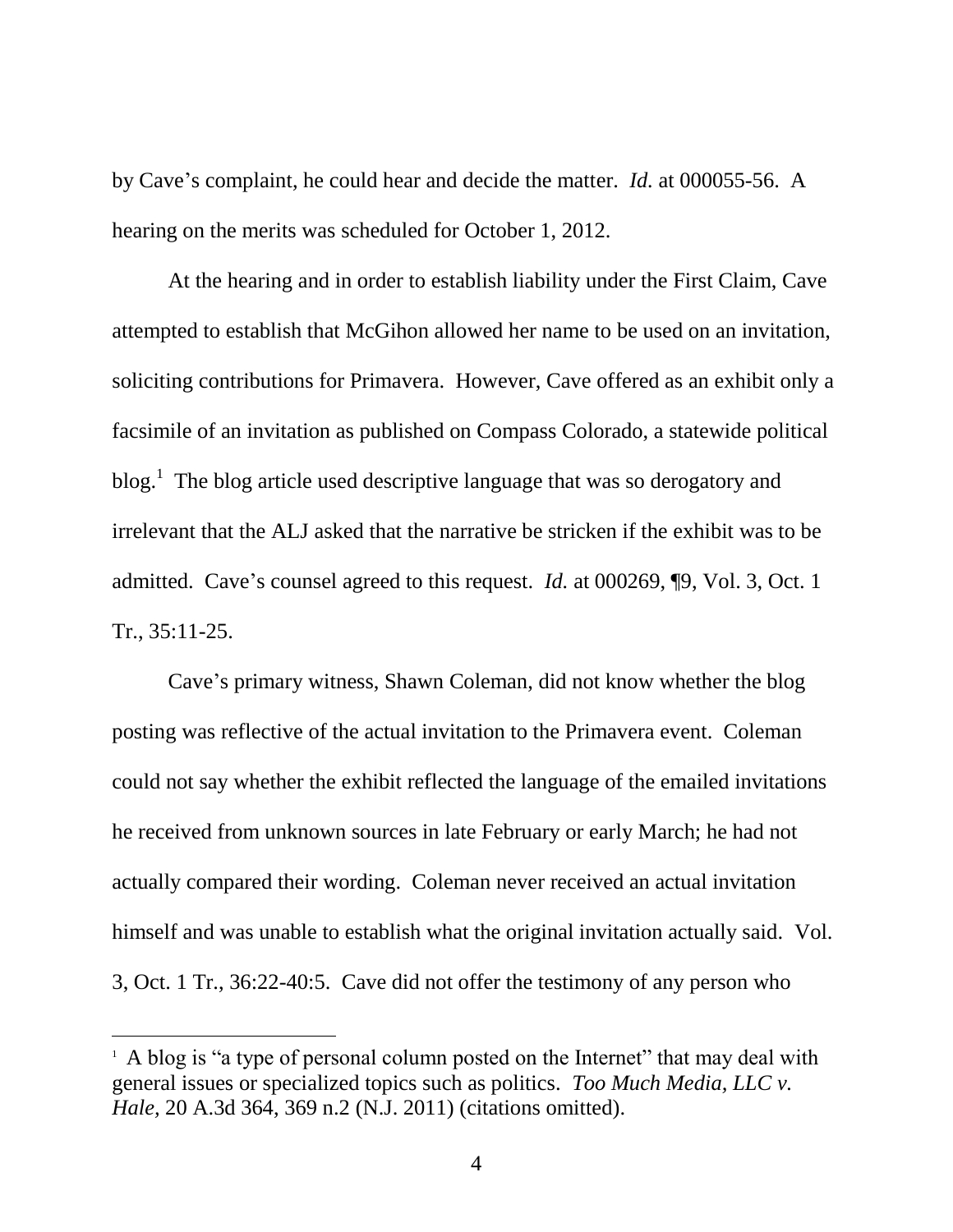could allege that he or she had received such an invitation. As a result, the ALJ refused to admit this exhibit, given its inherent lack of reliability. Vol. 3 at 000268, ¶11.

Cave presented no other evidence to establish that McGihon had done anything to solicit funds for the Primavera event. *Id.* at ¶4-5. Cave called McGihon as a witness, but the main of her testimony focused on a statement attributed to her in *The Brighon Blade*, a local newspaper. McGihon testified she did not make the statement printed in the paper, and the ALJ refused to admit a copy of the newspaper as an exhibit. *Id.* at ¶12. Without proof of the wording of an invitation or any other evidence of solicitation of contributions for Primavera, the ALJ granted McGihon"s motion to dismiss the First Claim after Cave had finished presenting his case-in-chief.

Cave presented no evidence at all in support of the allegations comprising his Second Claim dealing with the House Majority Project's event. *Id.* at ¶7. At the conclusion of Cave"s presentation of evidence, the ALJ granted McGihon"s motion to dismiss the Second Claim as well. Cave did not object to the motion to dismiss concerning his Second Claim, *id.* at 000269, ¶14, as he had when McGihon sought to dismiss both the First and Second Claims prior to hearing. But the dismissal was not done at Cave"s initiation and occurred only after Cave had the

5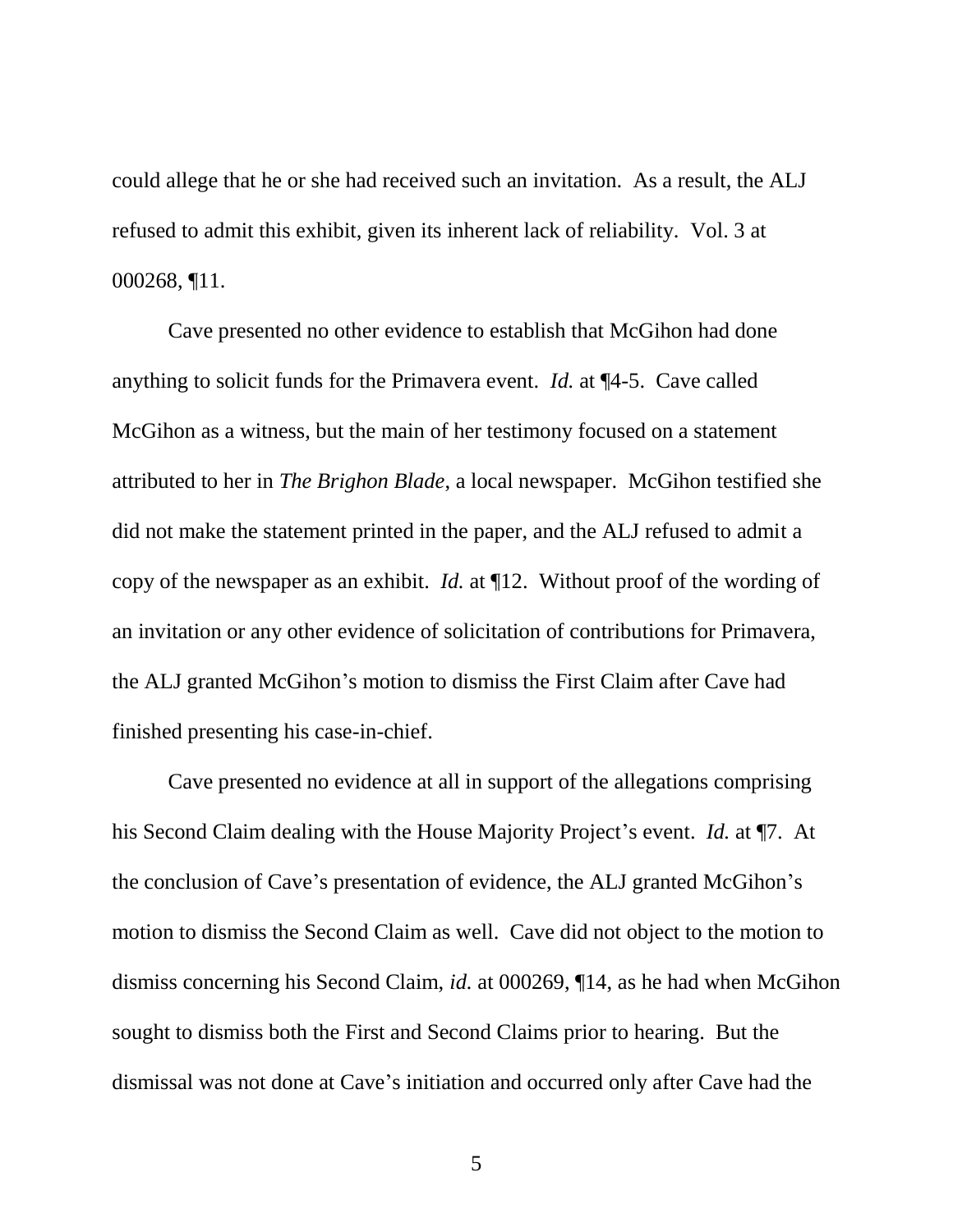opportunity to present a prima facie case and failed to do so. Before the ALJ and this Court, Cave paints this dismissal as having been "voluntary." *Id.*

Given Cave"s failures to produce any authentic, reliable, relevant, and admissible evidence in support of his First Claim and any evidence at all in support of his Second Claim, McGihon filed a motion seeking attorneys" fees and costs. A hearing on that motion was held before the ALJ, and upon its conclusion, the ALJ awarded fees and costs to McGihon in the amount of \$17,712.38. Of that amount, Cave and his attorney were both liable for the full amount except that Cave's attorney was solely responsible for \$400.00 of this amount, due to a missed hearing time. This appeal followed.

#### **SUMMARY OF ARGUMENT**

Cave filed a campaign finance complaint against McGihon – and then stopped. He did no discovery. He served no subpoenas. He asked no questions. And he obtained no authentic documents that bore upon McGihon"s involvement with a non-incumbent legislative candidate. Seven months to the day after he filed his complaint, he showed up at hearing before an administrative law judge with a partisan blog posting and a newspaper article, in addition to a couple of public documents that merely established that McGihon was a lobbyist and Primavera was a candidate. He had no other evidence to suggest that McGihon, a registered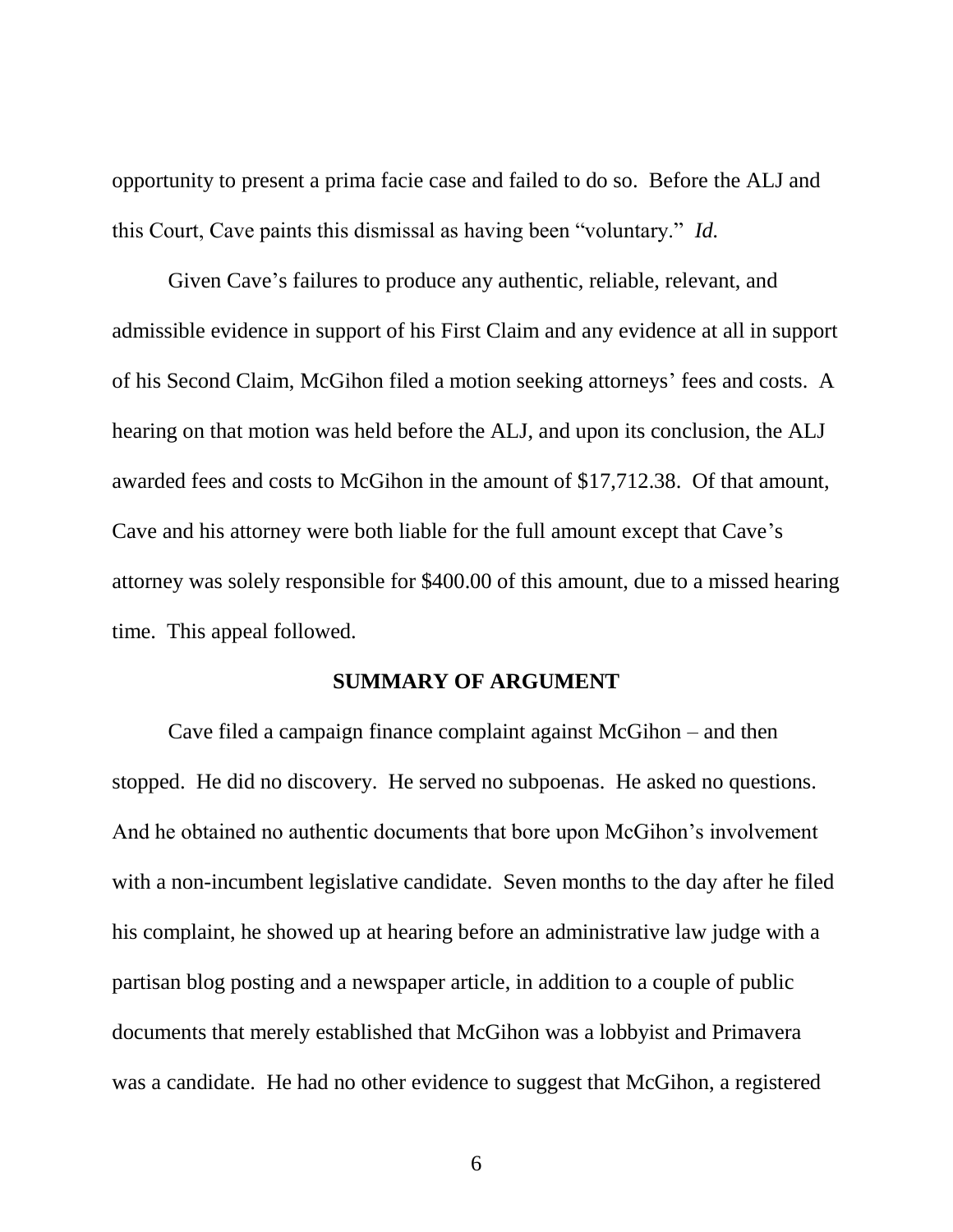lobbyist, had done anything other than comply with campaign finance laws – specifically, C.R.S. § 1-45-105.5(1)(a).

At the end of Cave's case-in-chief, the ALJ correctly found Cave's evidentiary showing to be so lacking in substance as to warrant dismissal of his complaint. Regarding Cave"s First Claim, the ALJ dismissed the claim because Cave had not produced an authentic and reliable event invitation. That failure was central, inasmuch as that document would establish whether McGihon had solicited any contributions and also because Cave had failed to establish through extrinsic evidence any such solicitation or any promise to solicit contributions.

Regarding Cave"s Second Claim, the ALJ dismissed the claim because Cave did not produce any evidence about the event held to benefit an arm of the Democratic Party, any solicitations for attendance at that event, any promise to solicit contributions, or any nexus between that event and "specifically designated candidates for the general assembly." C.R.S. § 1-45-105.5(1)(c)(I). Realizing this failure when the motion to dismiss was made, Cave acquiesced. He had no option; he had rested and informed the ALJ he had no other witnesses. But this passive acceptance of the inevitable can hardly be viewed as a voluntary dismissal, which is how Cave portrays the event to this Court.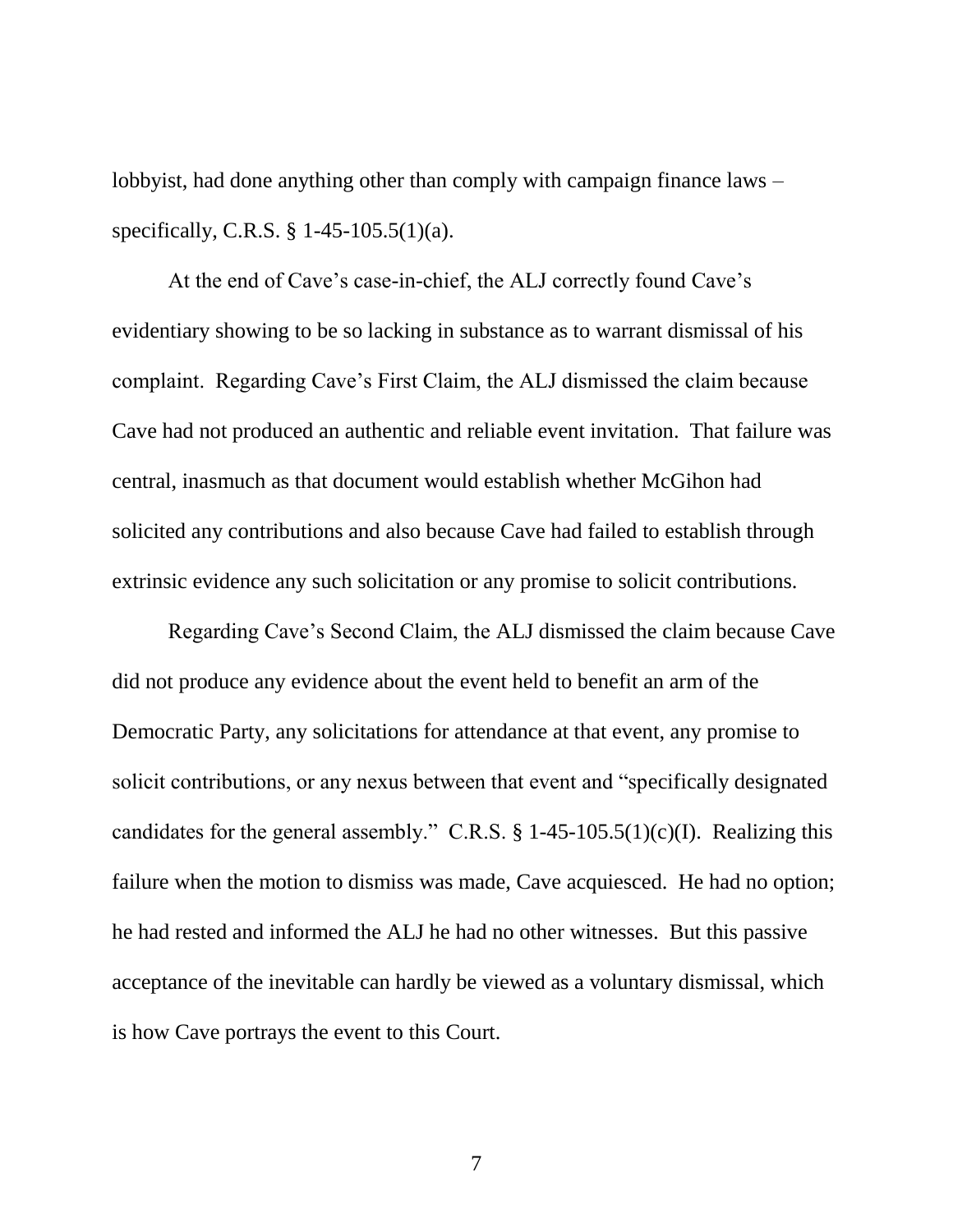As such, attorneys fees were correctly awarded to McGihon for the costs incurred due to this substantially groundless, substantially frivolous, and substantially vexatious complaint. Like the decision to dismiss Cave's complaint, the ALJ correctly awarded fees. Both of those decisions should be upheld by this Court.

Additionally, because there is no factual basis to support McGihon"s solicitations of contributions or agreements to solicit contributions, this Court should find that this appeal – lacking an evidentiary basis – is frivolous and award attorneys" fees to McGihon that were incurred since the ALJ ruled.

### **LEGAL ARGUMENT**

#### **I. The ALJ did not err by finding that Cave's case failed on the merits.**

### **A. Standard of Review and Compliance with C.A.R. 28(k)**

Cave incorrectly asks this Court to engage in de novo review of this matter as if the ALJ had granted a motion to dismiss based on C.R.C.P. 12(b)(5). Opening Brief at 9-10. While McGihon made such a motion to dismiss prior to hearing, it was denied, Vol. 1 at 000055-56, and she does not contest that ruling here.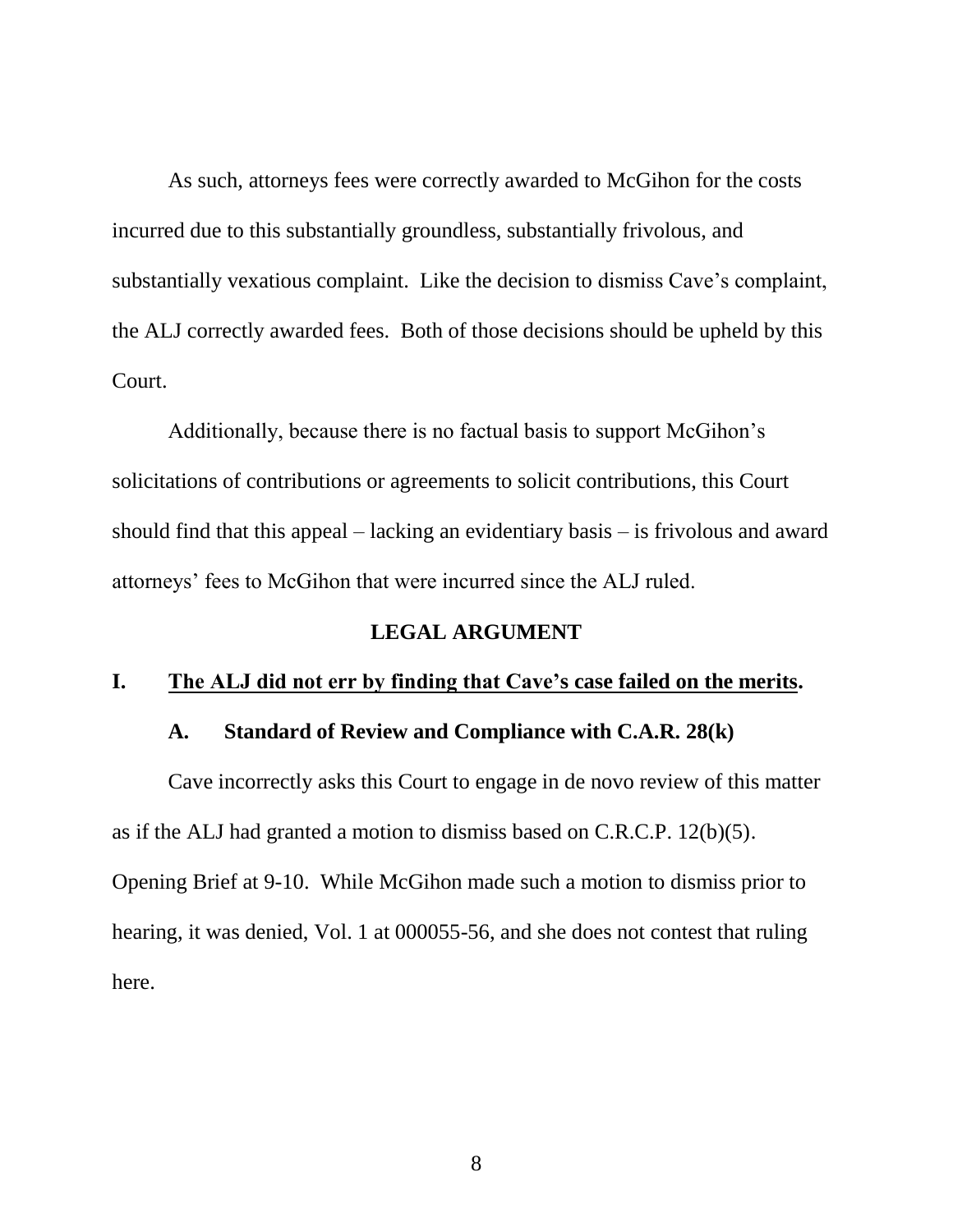The motion to dismiss, granted by the ALJ, was made at the conclusion of Cave"s case-in-chief. Such a motion is offered pursuant to C.R.C.P. 41(b), which provides:

After the plaintiff, in an action tried by the court without a jury, has completed the presentation of his evidence, the defendant, without waiving his right to offer evidence in the event the motion is not granted, may move for a dismissal on the ground that upon the facts and the law the plaintiff has shown no right to relief. The court as trier of the facts may then determine them and render judgment against the plaintiff or may decline to render judgment until the close of all the evidence.

If the court so acts, its decision will be treated as "an adjudication upon the merits." C.R.C.P. 41(b). The rules of civil procedure are made applicable to administrative hearings through C.R.S. § 24-4-106(4).

The review of a C.R.C.P. 41(b) dismissal is quite different than review of the granting of a motion to dismiss under C.R.C.P. 12(b)(5), which is designed to test a complaint's sufficiency. In the case of the latter, all of the complaint's allegations are deemed to be true and are viewed in the light that is most favorable to the plaintiff. *Rosenthal v. Dean Witter Reynolds, 908 P.2d 1095, 1099-1100 (Colo. 1995).*

In considering whether to grant a dismissal under C.R.C.P. 41(b), a trial court does not create any presumptions or cast any inferences that are uniquely favorable to the plaintiff. *Public Service Co. of Colo. v. Bd. of Water Works of*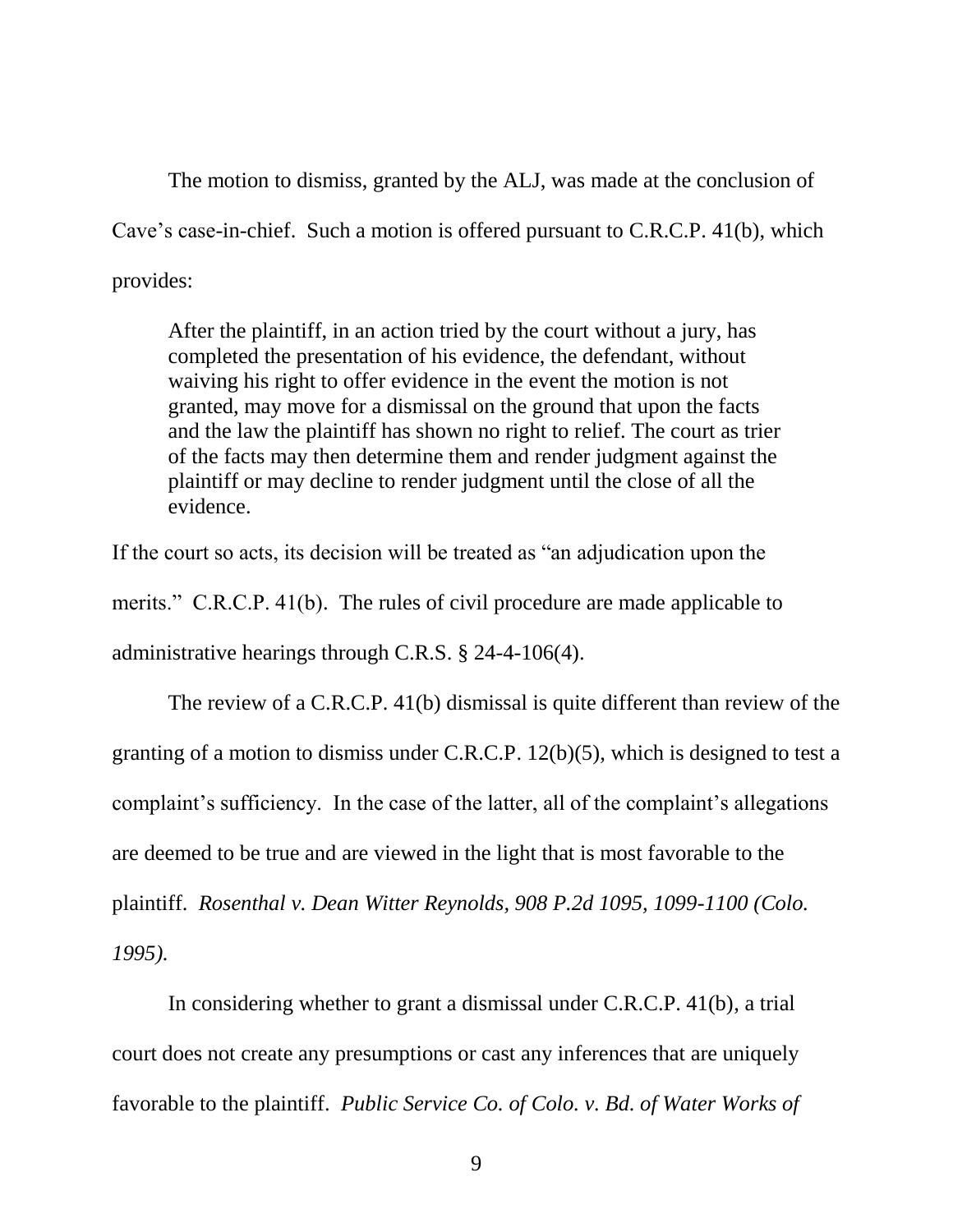*Pueblo*, 831 P.2d 470, 479 (Colo. 1992). Instead, the trial court "is afforded wide discretion," and its decision will not be reversed without a showing that its findings and conclusions were "so manifestly against the weight of evidence as to compel a contrary result." *American Guar. & Liab. Ins. Co. v. King*, 97 P.3d 161, 165 (Colo. Ct. App. 2003) (citations omitted).

Under C.R.C.P. 41(b), the court's inquiry addresses "whether judgment in favor of the defendant is justified on the evidence presented…. Thus, the trial court sitting as trier of fact may determine the facts and render judgment against the plaintiff." *Id.* at 165. The allegations in the complaint are no longer the sole basis upon which the motion is evaluated and are not presumed to be true. Instead, they are tested by the adversarial process. The lower court"s factual findings, even in the face of conflicting evidence, are "binding on review." *Campbell v. Commercial Credit Plan, Inc.*, 670 P.2d 813, 814 (Colo. Ct. App. 1983).

Thus, Cave"s predicate for outlining a standard of review is not correct. Likewise, his proposed de novo standard of review does not apply here.

As to identifying where in the record this issue was preserved, Cave is nonspecific. However, there are several record references on pp. 10-11 of his Opening Brief, and in the scheme of things, that is probably enough to provide McGihon and this Court with a sense of the record references that relate to his argument.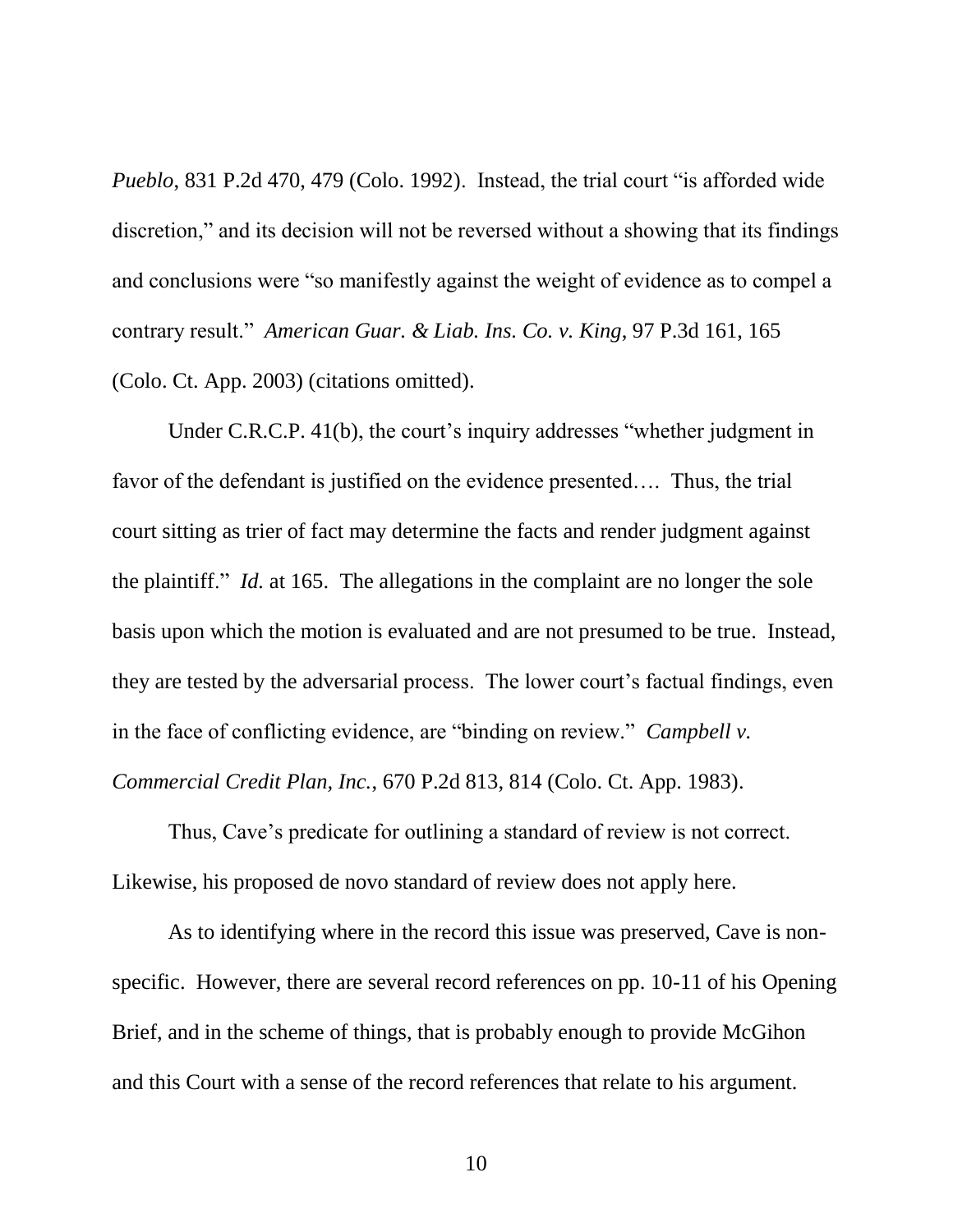#### **B. The dismissal of the First Claim was proper.**

The First Claim deals with the allegation that McGihon, as a registered lobbyist, solicited or agreed to solicit campaign contributions for a non-incumbent legislative candidate while the legislature was in session. If proven, that misstep could violate state campaign finance law. C.R.S. § 1-45-105.5(1)(a). The legal issue presented is whether McGihon"s name appeared on a document that solicited campaign contributions or whether there was extrinsic evidence that McGihon had otherwise promised to solicit such donations. There is no dispute that the text of the invitation was not admitted into evidence.

# 1. "Solicit" means to actively initiate contact by means of a request.

In assessing the meaning of a statutory term, a court's obligation is to give full effect to the legislative intent, and to accomplish that end, it will give the words in question their plain and ordinary meaning. *Skruch v. Highlands Ranch Metro. Dists. Nos. 3 & 4*, 107 P.3d 1140, 1142 (Colo. Ct. App. 2004) (general rules of construction applied to campaign finance statutes).

In Colorado, "solicit" has a very specific meaning. ""Solicit" means to approach with a request or plea." *Atmel Corp. v. Vitesse Semiconductor Corp*., 30 P.3d 789, 793 (Colo. Ct. App. 2001), citing *Webster's Third New International Dictionary* 2169 (1986). This definition connotes "actively initiated contact."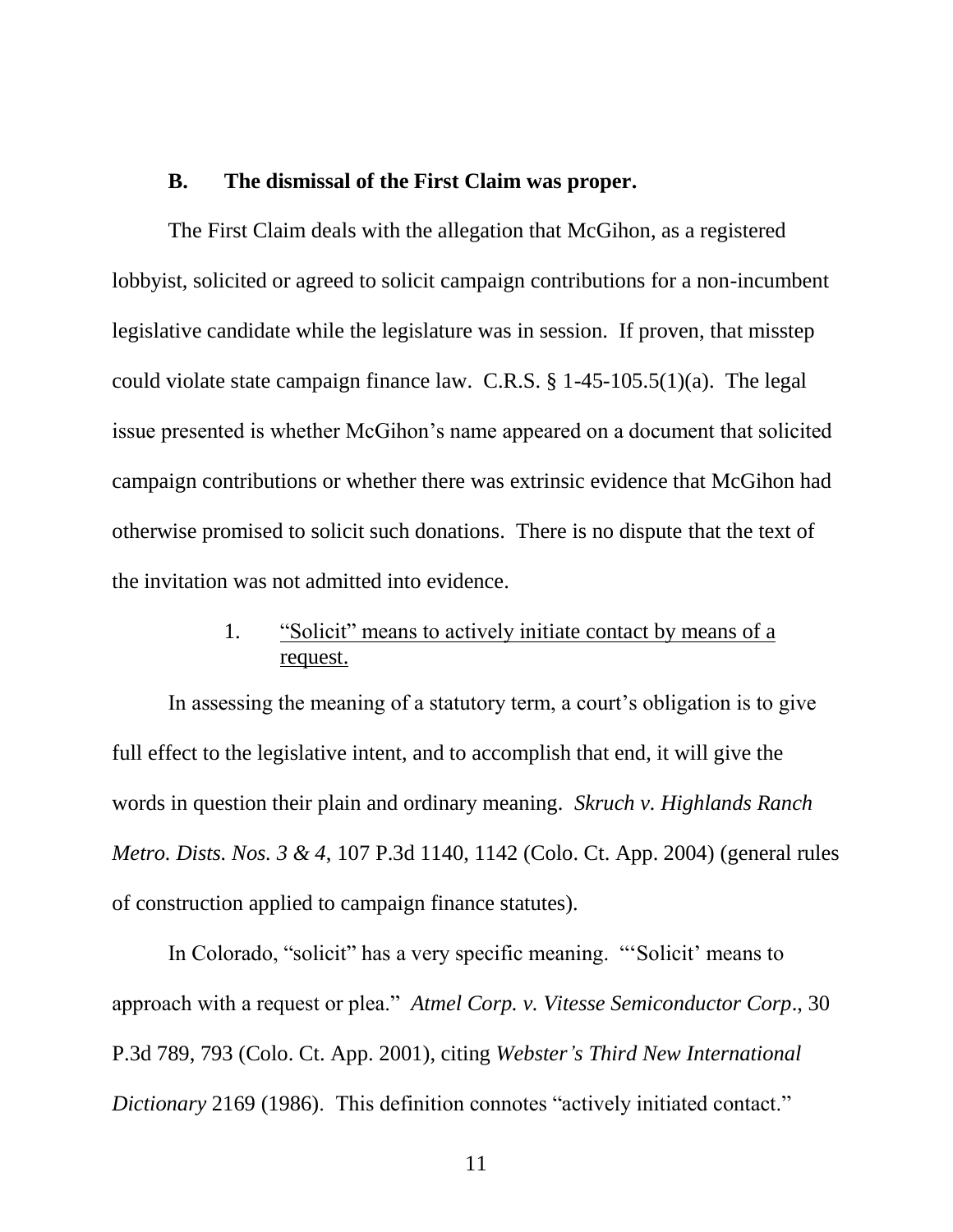*Atmel, supra*, 30 P.3d at 793. Using the dictionary definition for terms in a campaign finance statute is entirely appropriate to establish the word"s plain and ordinary meaning. *Colorado Ethics Watch v. City & County of Broomfield*, 203 P.3d 623, 625 (Colo. Ct. App. 2009); *Skruch, supra*, 107 P.3d at 1142-43.

Without the actual invitation before him, the ALJ could not determine whether there had been a fundraising "request or plea" that did, or even appeared to, come from McGihon. Without any other extrinsic evidence of McGihon"s actions to raise campaign funds, the ALJ could not find that McGihon had promised to solicit contributions for Primavera. Given the absence of such evidence here, there was nothing in the record that would justify a ruling in favor of  $C$ ave. $2$ 

#### 2. The cases cited by Cave do not support his position on appeal.

Cave relies primarily on out-of-state case law to argue that a solicitation was established, based on the fact that McGihon"s name had been placed on an invitation to a Primavera event. His reliance on those cases is misplaced.

First, Cave cites *Green Party of Conn. v. Garfield*, 590 F. Supp. 2d 288 (D. Conn. 2008), *aff'd in part, rev'd in part on other grounds*, 616 F.3d 189, 192 (2d

 $\overline{a}$ 

<sup>&</sup>lt;sup>2</sup> Cave's complaint only contained a document that purported to be a copy of the invitation but which was not submitted in its original form. Instead, it was written or otherwise placed on the letterhead of the Open Government Institute. *See* Vol. 1 at 000006. That document was never offered as an exhibit at hearing.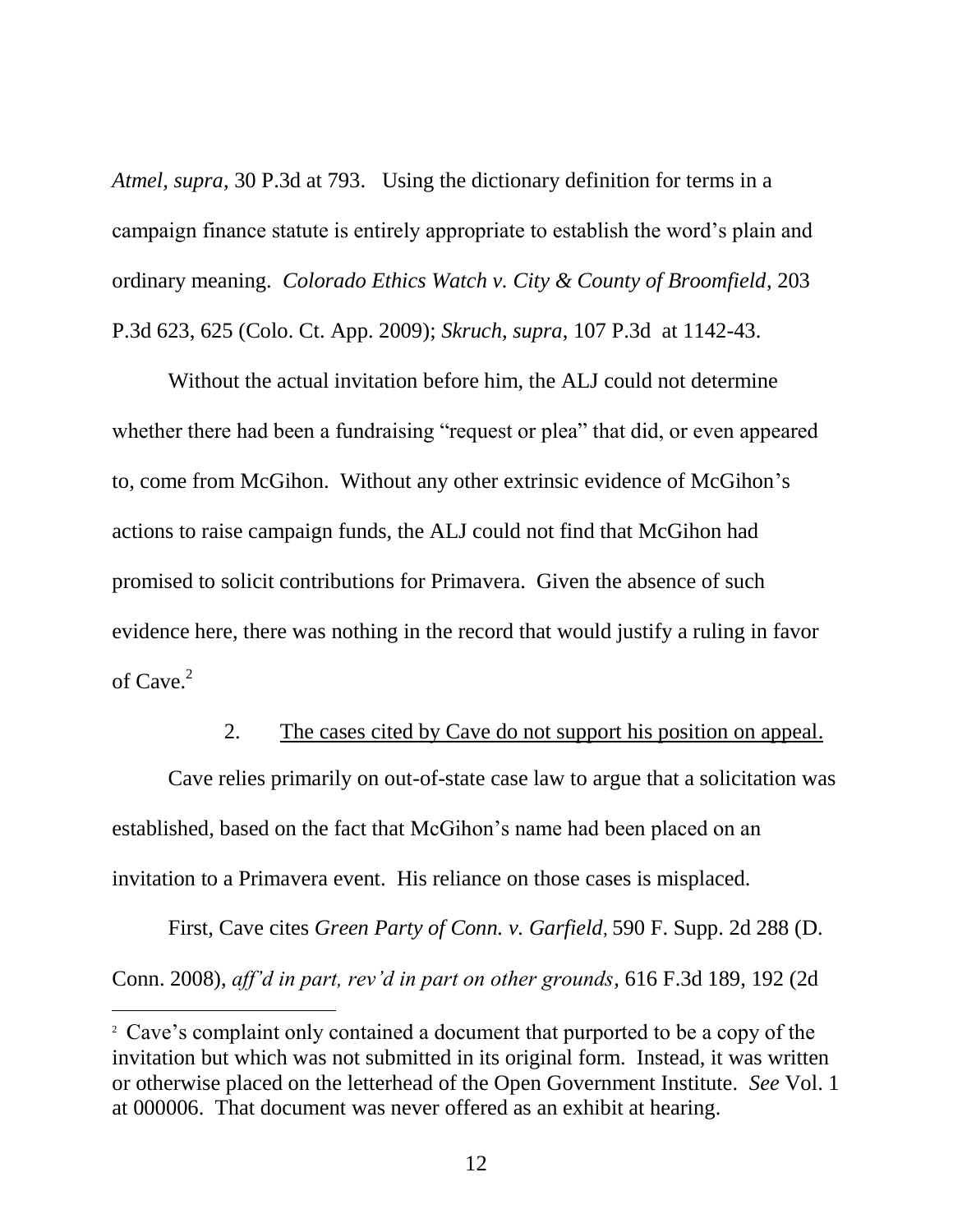Cir. 2010), for the proposition that the "exact definition" of "solicit" is the "subject of active litigation." Opening Brief at 12. Under that district court opinion, Cave maintains that "solicitation" includes a variety of acts undertaken by lobbyists including attending a fundraiser or forwarding tickets to such an event. *Id.* at 12- 13. According to Cave, "Under the law in Connecticut, Defendant McGihon"s conduct would violate the solicitation ban." Opening Brief at 13-14, citing *Green Party, supra*, 580 F.Supp. 2d at 340.

Actually, that is not the case. The Second Circuit specifically invalidated Connecticut's ban on solicitation of campaign contributions by lobbyists. And it did so in the appeal of the *Green Party* district court decision cited by Cave. Finding that the solicitation ban was not narrowly tailored, the Second Circuit invalidated it on First Amendment grounds. *Green Party of Conn.*, 616 F.3d at 209-210. Thus, McGihon"s conduct is constitutionally protected in Connecticut.

Second, Cave cites the *Shays v. FEC* decisions, 337 F.Supp. 2d 28 (D.D.C. 2004), *aff'd* 414 F.3d 76 (D.C. Cir. 2005) for the propositions that Congress anticipated a broad construction of the term "solicitation" and that it means more than a direct "ask" for money. Opening Brief at 12-14. Perhaps so, but the federal legislation was enacted for the purpose of eliminating the influence of so-called "soft money" in politics. As the Court noted, that is basically an all-or-nothing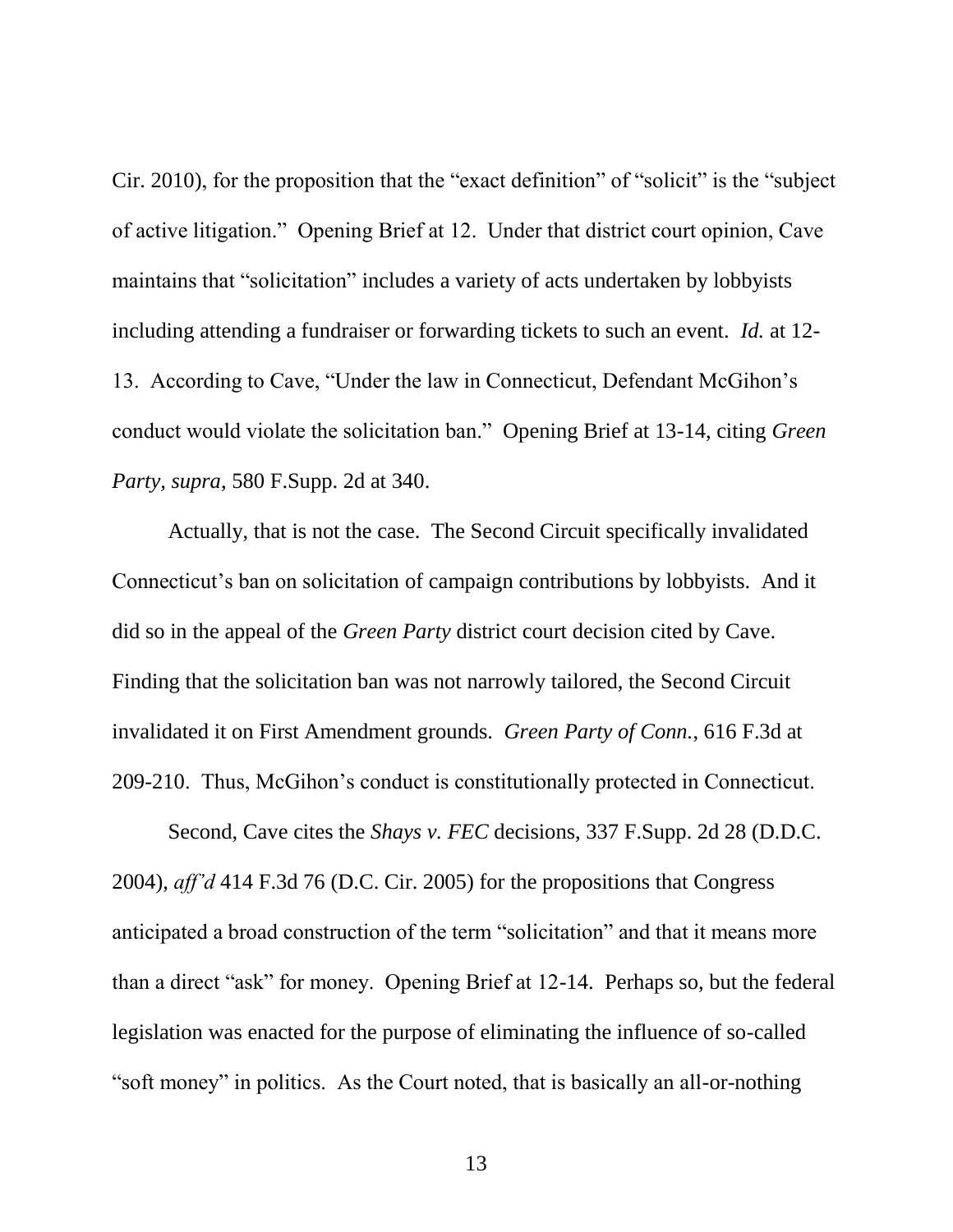proposition, and a limited construction of "solicit" would undermine Congressional intent. 414 F.3d. at 105-06 (terminology to be construed in light of "Congress's intent to shut down the soft-money system").

There is a very different policy underpinning for the lobbyists' ban on soliciting contributions. That prohibition seeks to avoid any quid pro quo between legislators and lobbyists while the former are acting upon policies of importance to the latter. After all, "[t]he hallmark of corruption is the financial quid pro quo: dollars for political favors." *Fed. Election Comm'n v. Nat'l Conservative Political Action Comm.*, 470 U.S. 480, 497 (1985). How that policy end is met by applying the ban to non-incumbents, such as Primavera, is woefully unclear. In fact, limiting the source of non-incumbents' contributions for the duration of the legislative session but permitting those same contributions the day before the session starts and the day after it is over is inexplicable. This, too, is a provision that fails a narrow tailoring test. *Green Party of Conn.*, 616 F.3d at 209-210, citing *Citizens United v. FEC*, 130 S. Ct. 876, 908-909 (2010); *see also* Vol. 3, Oct. 1 Tr., 10:5-11:2 (McGihon argued that this statute violated her First Amendment rights, although the ALJ never needed to address that issue).

Thus, because the purposes of the two statutes are so different, the federal court"s interpretation of "solicit" does not govern or even apply to the analysis in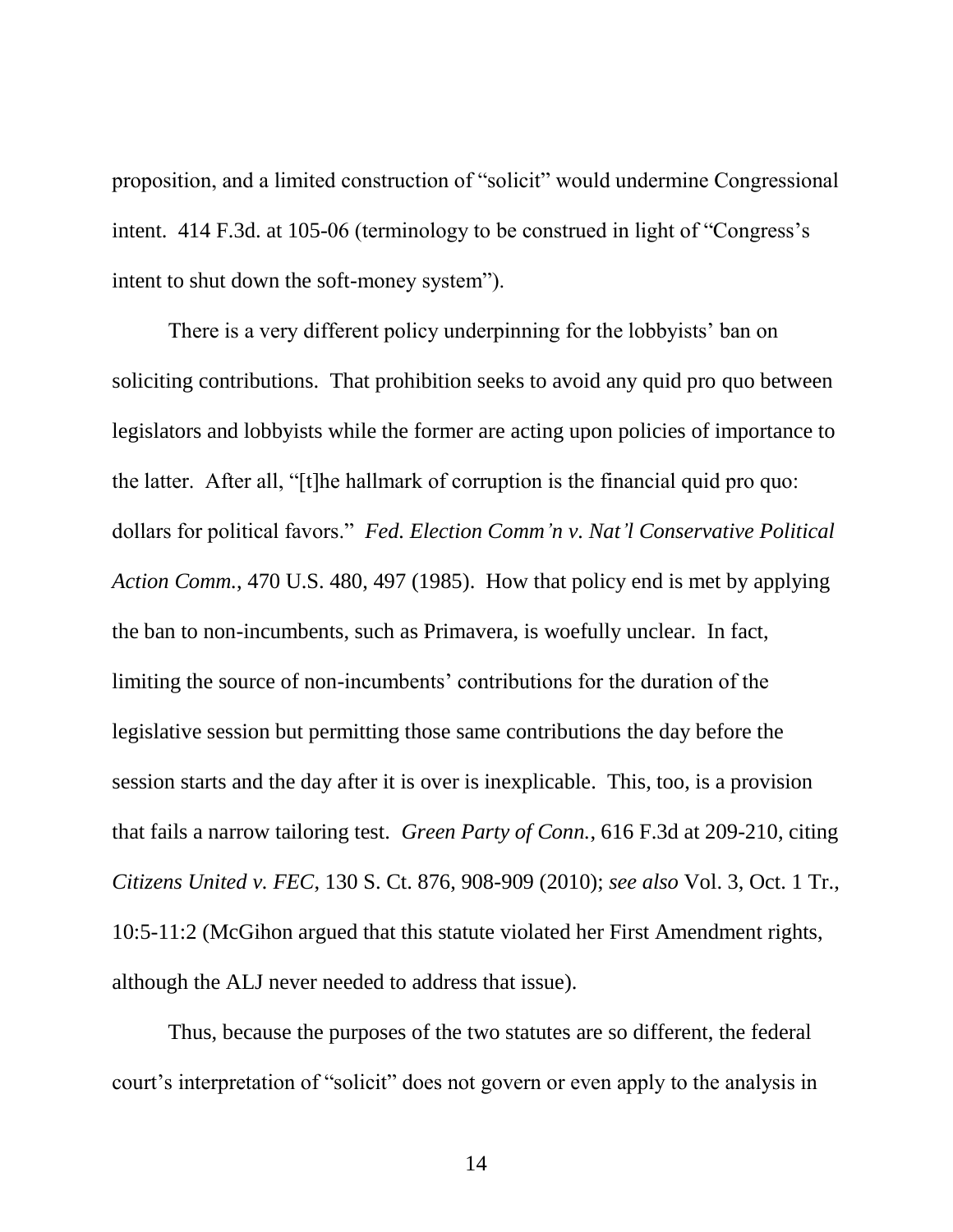this case*. North Colo. Medical Ctr. v. Committee on Anticompetitive Conduct*, 914 P.2d 902, 906 (Colo. 1996) (in general, "a court may refuse to engraft a federal statutory scheme, with its distinct definitions, policies, and concepts, onto a related state statutory scheme"). *Shays* sought to eradicate the role of "soft money" in the modern political system. C.R.S. § 1-45-105.5 is more modest in scope and supports an entirely unrelated policy objective.

Thus, *Green Party* is supportive of McGihon"s position, and *Shays* is neither binding or persuasive. This case law should not be seriously considered by the Court in evaluating Cave"s appeal.

#### **II. The ALJ correctly awarded attorneys' fees to McGihon.**

#### **A. Standard of review; compliance with C.A.R. 28(k)**

Cave correctly states that this Court may overturn an award of attorneys' fees only if it also finds that the ALJ abused his discretion and that the pertinent legal issues are subject to de novo review. Opening Brief at 15. Notably, a trial court is vested with "broad discretion" in determining whether to award such fees and costs. *In re Application of Talco, Ltd*., 769 P.2d 468, 476 (Colo. 1989). The reasonableness of the amount of the award is not at issue here, but if it were, it "will not be disturbed on review unless it is patently erroneous and unsupported by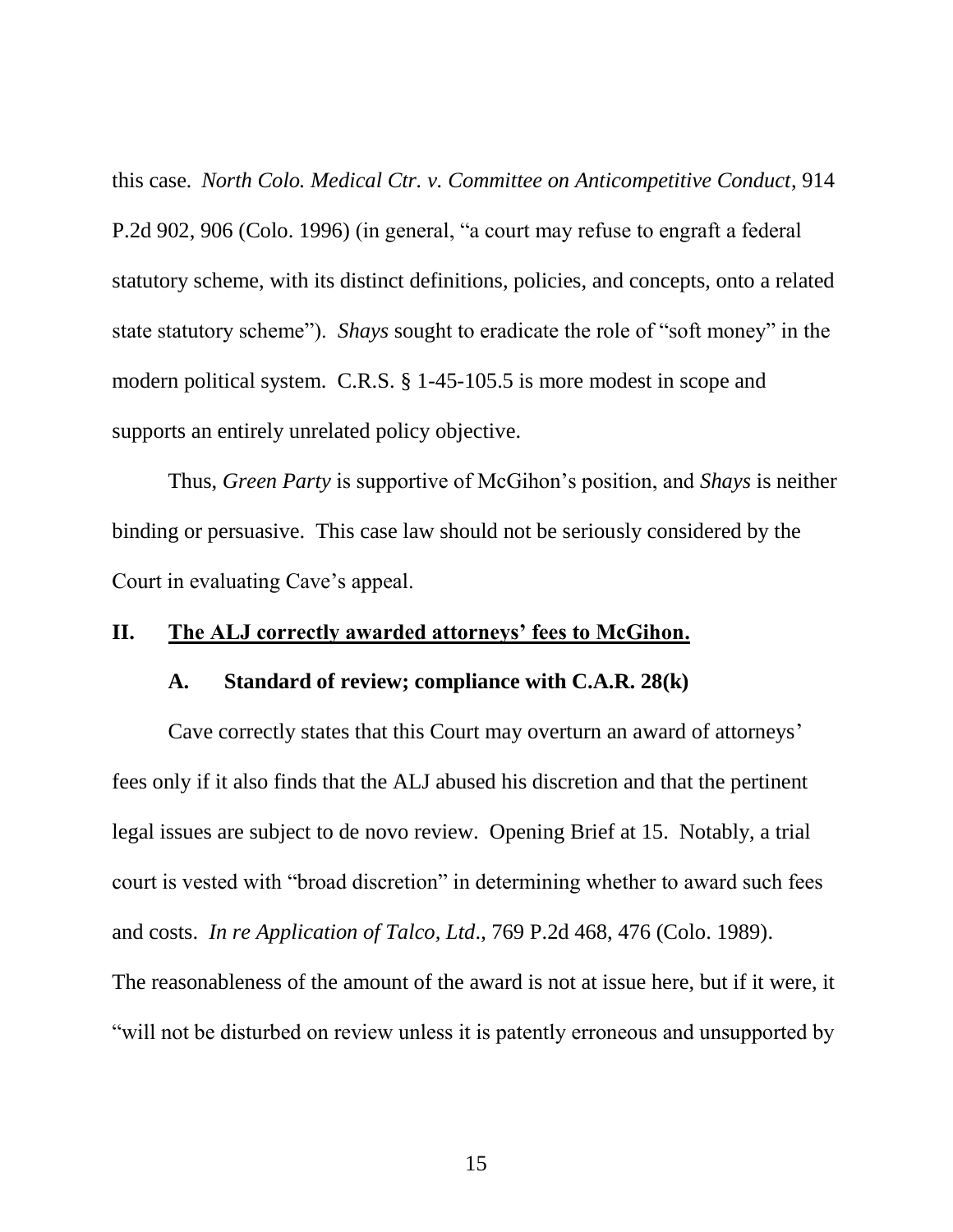the evidence." *Melssen v. Auto-Owners Ins. Co*., 2012 COA 102, P67 (Colo. Ct. App. 2012).

Cave does not specifically point to the record to establish his preservation of issues for appeal, but again, there are several related record citations in various places in the brief. McGihon does not object to those citations.

# **B. Attorneys' fees were correctly awarded because Cave's campaign finance complaint was substantially groundless.**

Cave, in his Opening Brief, objects to the ALJ"s finding that his action was substantially groundless. Opening Brief at 18-24. In so doing, he cites to the general attorneys" fees statute, C.R.S. § 13-17-102, but fails to even refer to the specific attorneys' fees provision in the Fair Campaign Practices Act, the statute that governed the proceeding below and provided the basis for the ALJ"s decision.

Vol. 1 at 000271, ¶6. That statute specifies:

A party in any action brought to enforce the provisions of article XXVIII of the state constitution or of this article shall be entitled to the recovery of the party"s **reasonable attorney fees and costs from any attorney or party who has brought** or defended **the action**, either in whole or in part, **upon a determination by the office of administrative courts that the action, or any part thereof, lacked substantial justification** or that the action, or any part thereof, was interposed for delay or harassment or if it finds that an attorney or party unnecessarily expanded the proceeding by other improper conduct, including, but not limited to, abuses of discovery procedures available under the Colorado rules of civil procedure. Notwithstanding any other provision of this subsection (2), no attorney fees may be awarded under this subsection (2) unless the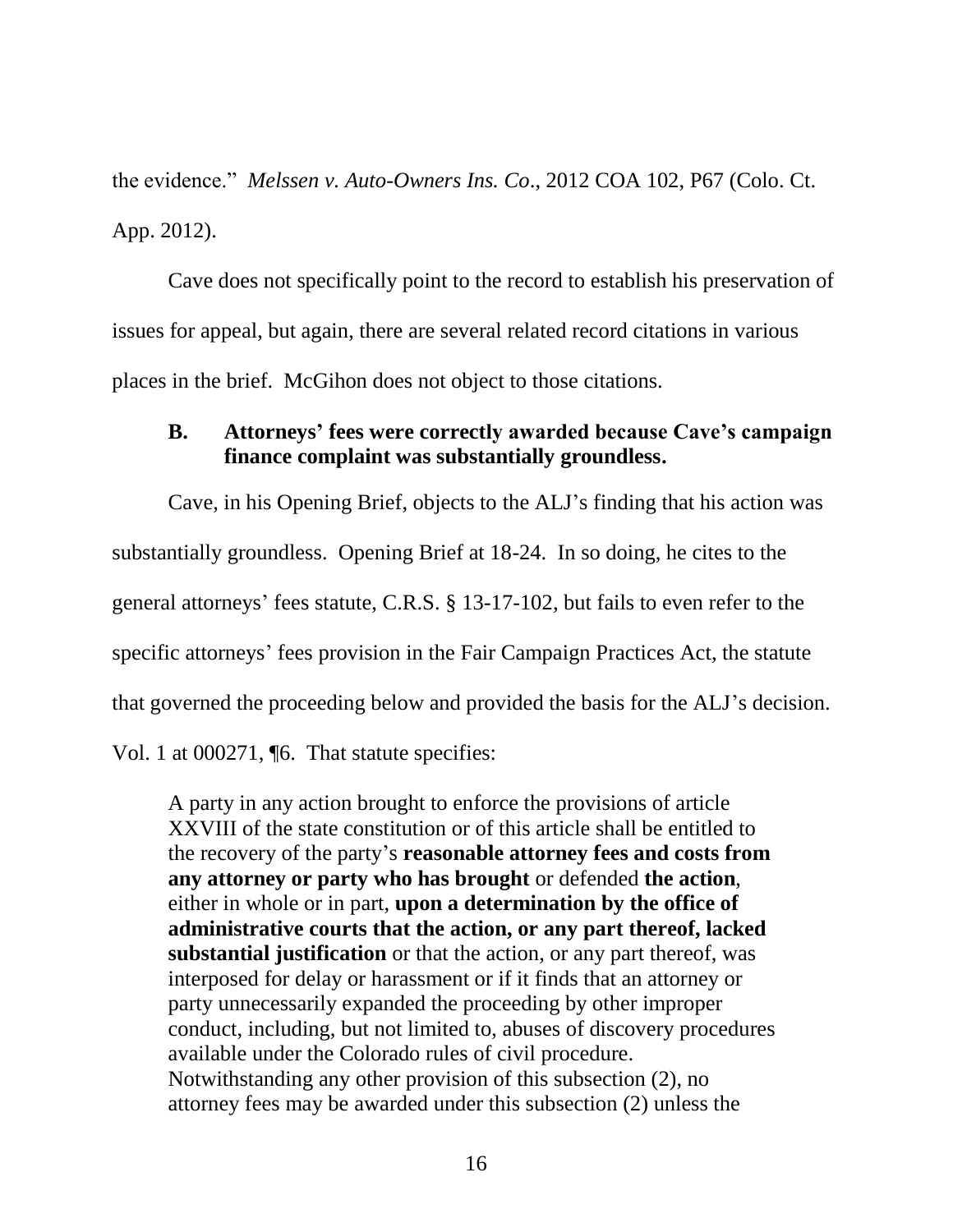court or administrative law judge, as applicable, has first considered the provisions of section 13-17-102 (5) and (6), C.R.S. For purposes of this subsection (2), **"lacked substantial justification" means substantially frivolous, substantially groundless, or substantially vexatious.**

C.R.S. § 1-45-111.5(2) (emphasis added).

A claim or defense is groundless "if the allegations in the complaint, while sufficient to survive a motion to dismiss for failure to state a claim, are not supported by any credible evidence at trial." *Western United Realty, Inc. v. Isaacs*, 679 P.2d 1063, 1069 (Colo. 1984). In other words, a complainant may have a valid legal theory, but he "can offer little or nothing in the way of evidence to support the claim." *Id.* Here, Cave's complaint did withstand a pre-hearing motion to dismiss, but then he made no serious effort at hearing to establish the facts and provide evidence that would support his legal theory. For that reason, his claims were groundless.

# 1. The ALJ did not abuse his discretion in granting attorneys' fees in connection with Cave's First Claim.

Cave maintains that "McGihon permitted the use of her name as a co-host on an invitation to a fundraising event for candidate Primavera." Opening Brief at 19. There was no evidence, however, of the wording of the actual invitation; that document was never admitted as an exhibit at hearing. In fact, the actual invitation was never even *offered* as an exhibit. The only record references are a facsimile of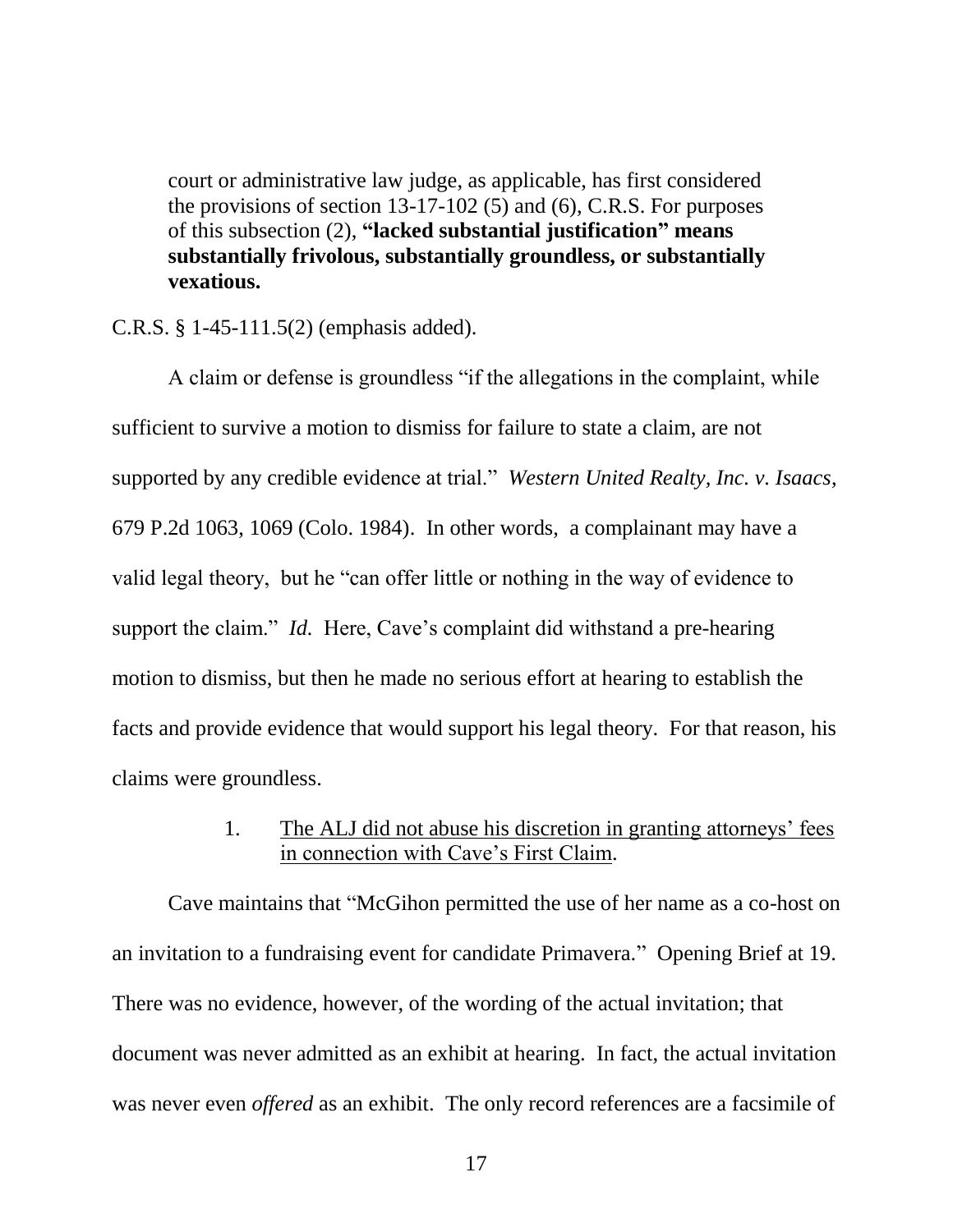an invitation printed on the stationary of the Open Government Institute as an exhibit to the original complaint but never admitted at hearing, and the partial summary of the partisan blog posting in the ALJ"s order used just for the purpose of awarding attorneys" fees. Vol. 1 at 000014, 000268, ¶¶9-10. There simply is no factual basis in the record about any representations, attributable to McGihon, in an actual invitation.

### *a. The question of whether McGihon solicited any contributions for Primavera is a question of fact.*

On appeal, Cave contends that the question of what constitutes a solicitation is an issue of law. Opening Brief at 19-20 ("this determination involves the legal interpretation of a statute"). But below, Cave was clear that this inquiry was entirely factual in nature. "Still, we're talking about solicitation and what it means. And that is a question of fact." Vol. 3, Oct. 1 Tr., 66:6-8. On appeal, Cave cannot change his position that a factual issue is really a legal issue. *In re Marriage of Lamm*, 682 P.2d 67, 68 (Colo. Ct. App. 1984) (party who admits a matter in the trial court waives the ability to contest that issue on appeal).

Cave"s hearing statement is well-grounded in precedent and logic. For instance, matters dealing with a party's intent or knowledge are "factual" determinations solely within the province of the ALJ." *City & County of Broomfield*, 203 P.3d at 625 (applied to campaign finance laws). What may have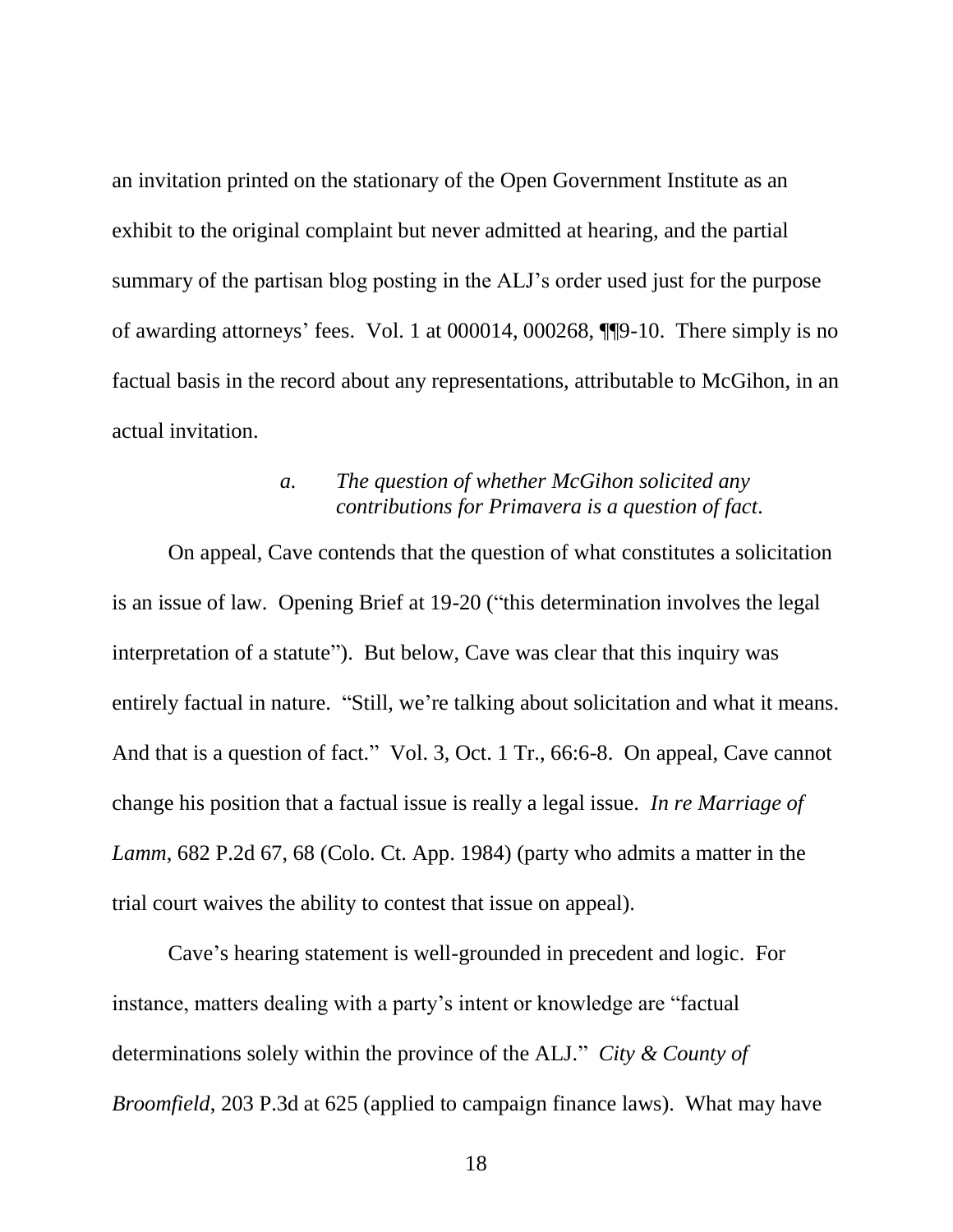appeared on a piece of paper or in an email is likewise a question of fact. *United Cable TV of Jeffco v. Montgomery LC, Inc.*, 942 P.2d 1230, 1234 (Colo. Ct. App. 1996). Cave cannot prove his case without establishing certain fundamental factual matters, including the existence and wording of the document that contains McGihon"s name.

Because establishing the existence of a solicitation is factual in nature, and because a prohibition on solicitation is unambiguous, the burden was upon Cave to adduce admissible facts to prove that McGihon solicited or agreed to solicit – that is, made a request for – contributions for Primavera. *See generally In re Tennant*, 516 S.E.2d 496, 500 (W.Va. 1999) (judicial candidate who made a request for funds, even if joking as he claimed, solicited campaign contributions).

# *b. The actual invitation was never offered as an exhibit at hearing.*

Based on the evidence in the record, the ALJ could not find that the facts necessary to comprise a solicitation existed here.

The actual invitation was never offered or admitted as an exhibit, making it impossible for the ALJ to assess whether McGihon solicited funds for Primavera or promised to do so. The wording of the invitation was critical in prosecuting this campaign finance complaint. Without it, Cave could not prove that McGihon made or promised to make "a request or plea" that reflected "actively initiated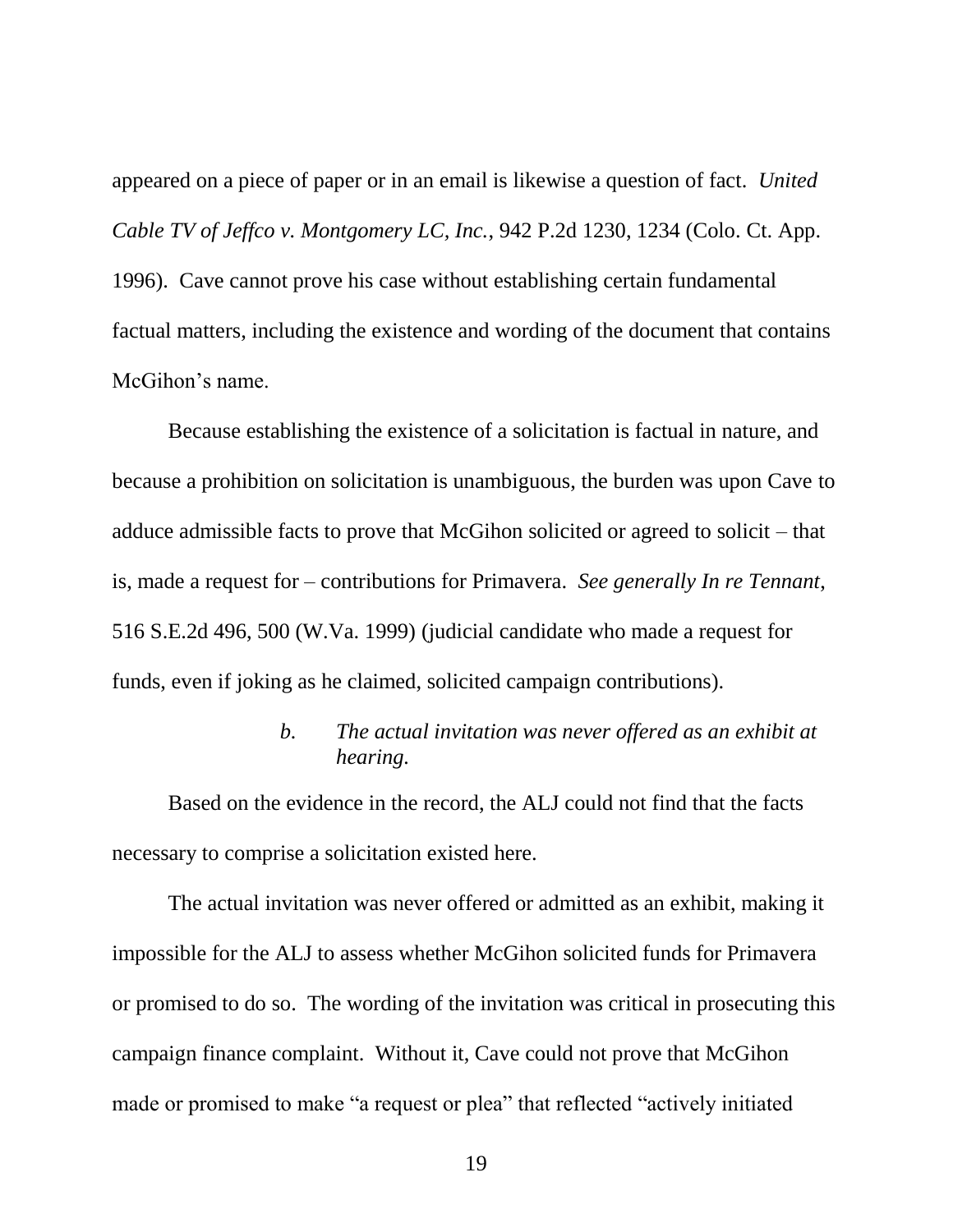contact" – in other words, a solicitation. *Atmel Corp., supra*, 30 P.3d at 793. Instead, Cave sought to establish the existence of a solicitation or an agreement to solicit based on an inherently unreliable mock-up of the key document.

This Court must defer to the ALJ"s factual findings where they are supported by the hearing record and if there is conflicting evidence in the record, those factual determinations are binding on appeal. *Vondra v. Colo. Dep't of Corr.*, 226 P.3d 1165, 1167 (Colo. Ct. App. 2009). Here, the ALJ"s found that no evidence that would establish a solicitation of contributions by McGihon or an agreement on her part to solicit contributions. Vol. 1 at 000268,  $\sqrt{8}$ .

Cave has not established that the ALJ abused his discretion in finding that there was no solicitation, based on the record below. For purposes of establishing liability, this Court will look to the record that was actually generated to determine whether the record contains sufficient evidentiary support for the hearing officer's decision. *Shiplet v. Colo. Dep't of Revenue*, 266 P.3d 408, 410 (Colo. Ct. App. 2011). Here, the record is sufficient to establish Cave"s failure to produce the central document in the case – an actual invitation.

#### *c. The evidence offered at hearing was unreliable.*

Cave learned of the invitation from "several organizations and lobbyists and other folks" who forwarded materials to Shawn Coleman, an employee of Cave"s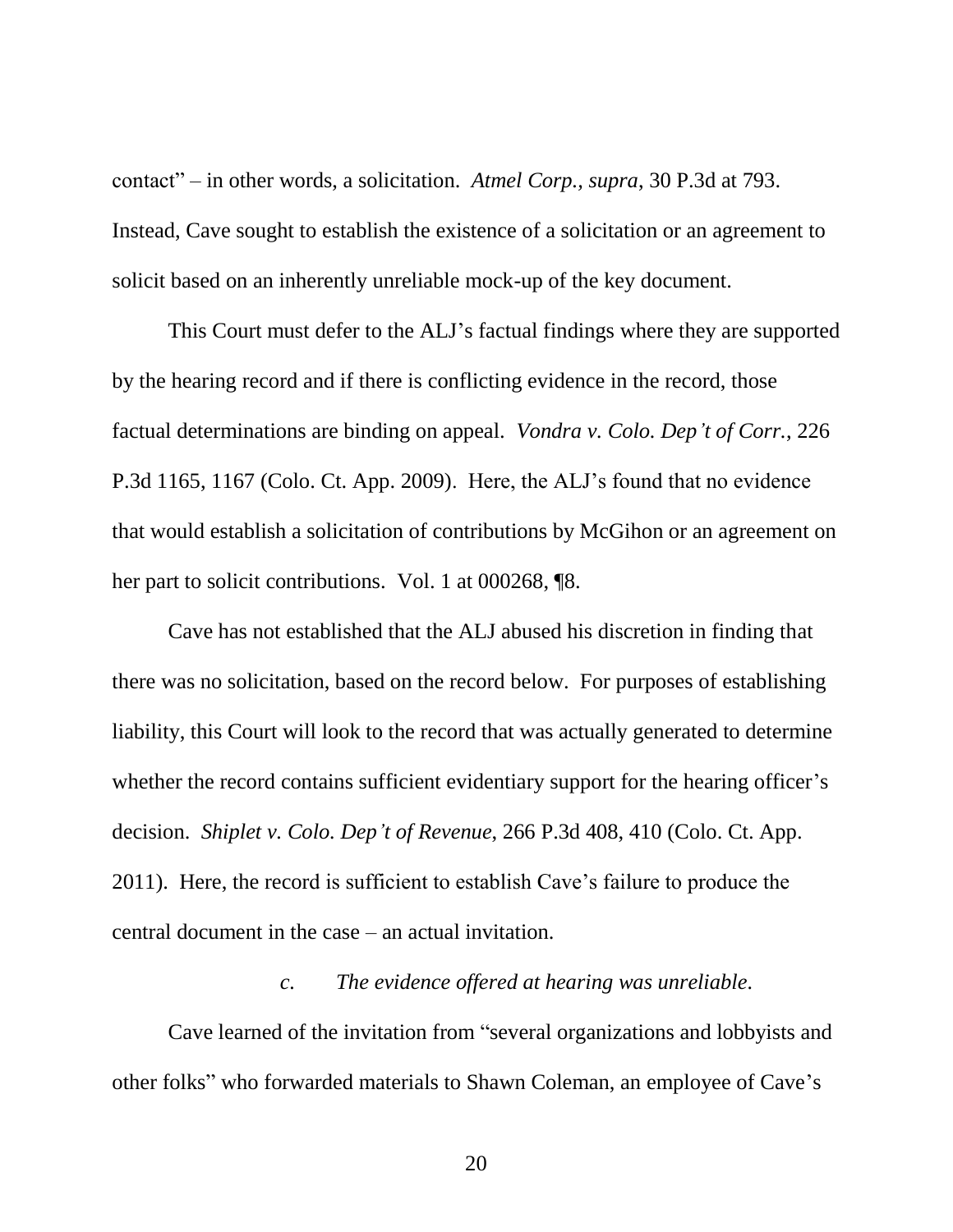counsel. Vol. 3, Oct. 1 Tr., 36:22-25. Cave did not call as witnesses any of these organizational representatives, lobbyists, or individuals to testify at hearing about the invitation they allegedly received. At hearing, Coleman could not recall any of the names of these various sources. *Id.* at 36:25-37:13. Nor did he know how they received the documents forwarded to him. *Id.* at 45:5-13. All he could be sure of was that he did not personally know the people who sent the documents to him. *Id.* at 37:14-17.

Coleman"s comfort level about the actual verbiage of the invitation waned when asked about the comparability of the two secondary sources of which he had knowledge – the emails he received purporting to include invitations and the invitation posted on Compass Colorado, the political blog. When the topic first came up, Coleman stated the two documents were "identical." Vol. 3, Oct. 1 Tr., at 38:23-39:1. Upon just a bit of reflection, he said they were actually "substantively equivalent." *Id.* at 39:5-7. After additional questioning, Coleman agreed they were only "substantially similar." *Id.* at 40:12-14. Coleman's confidence eroded due to his failure to compare the actual wording of the proffered blog posting to the emailed attachments he received from anonymous sources. *Id.* at 40:1-5.

21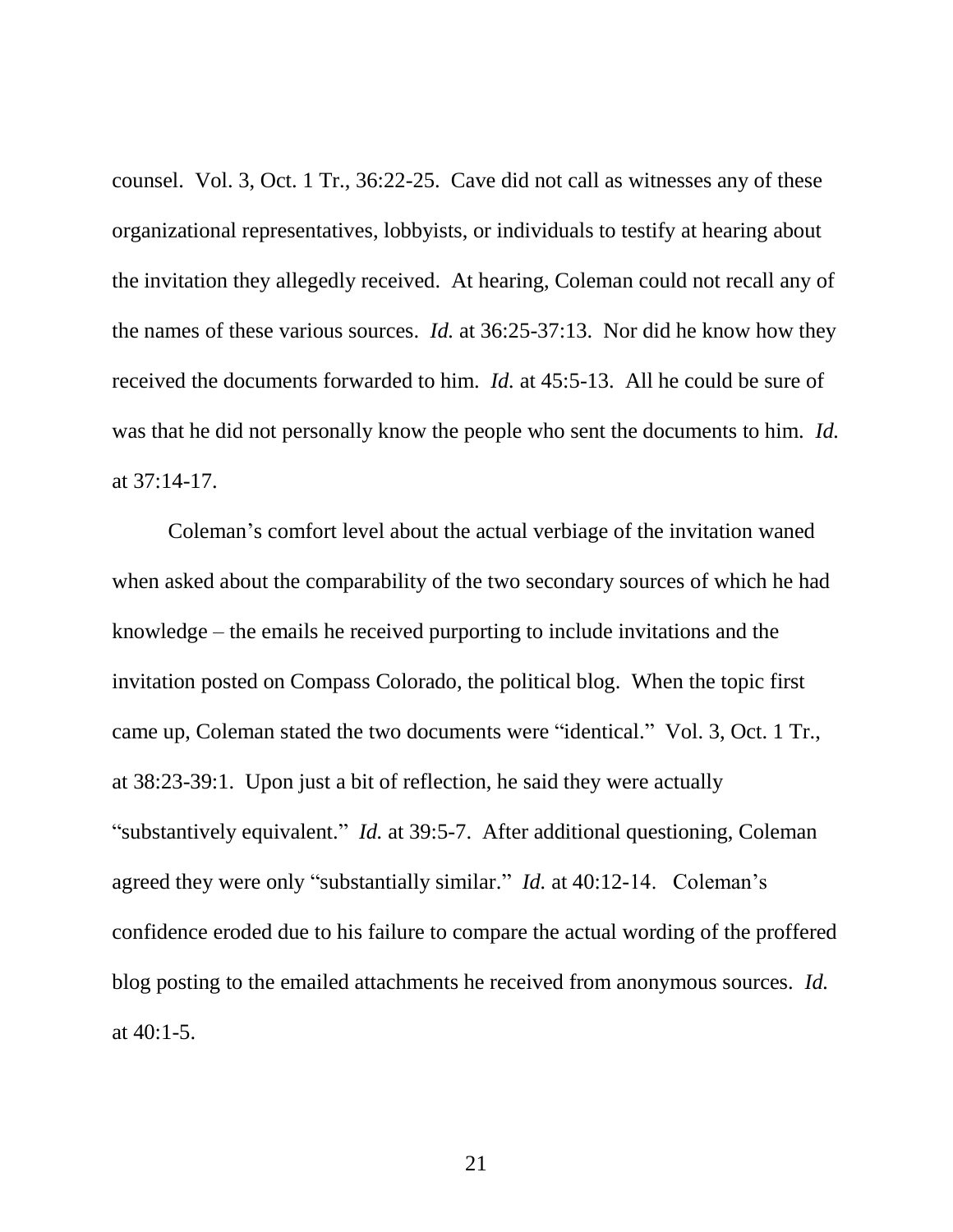Coleman never identified which elements in the two document formats were the same. As such, the ALJ had no basis on which to conclude what language pertaining to McGihon was contained in both the emailed versions and the blog version. Similarly, the ALJ had no basis on which to conclude that these two secondary sources – the emails and the blog – were the same document as the original invitation, because Coleman admitted he never received the original invitation as an intended recipient and potential attendee at the Primavera event. *Id.* at 37:18-22. Thus, Coleman never actually saw a document known to be the original event invitation.

The blog posting, offered as Cave's Exhibit D, was severely lacking in credibility. Its accuracy and actual source was and remains unknown. *See In re Does*, 337 S.W.3d 862, 863 (Tex. 2011) (addressing postings on political blog by anonymous sources); *Stone v. Paddock Publications, Inc.*, 961 N.E.2d 380, 394 (Ill. App. Ct. 1st Dist. 2011) (there has been a "proliferation of the seemingly limitless vehicles" for anonymous political speech "on the Internet and the various forms of social media"). Coleman testified that he was not involved with the blog that purported to publish the invitation. More importantly, he could not identify who was, and he did not know who had placed the information on the internet from which the proffered exhibit was taken. Vol. 3, Oct. 1 Tr., 40:15-41:19. In short,

22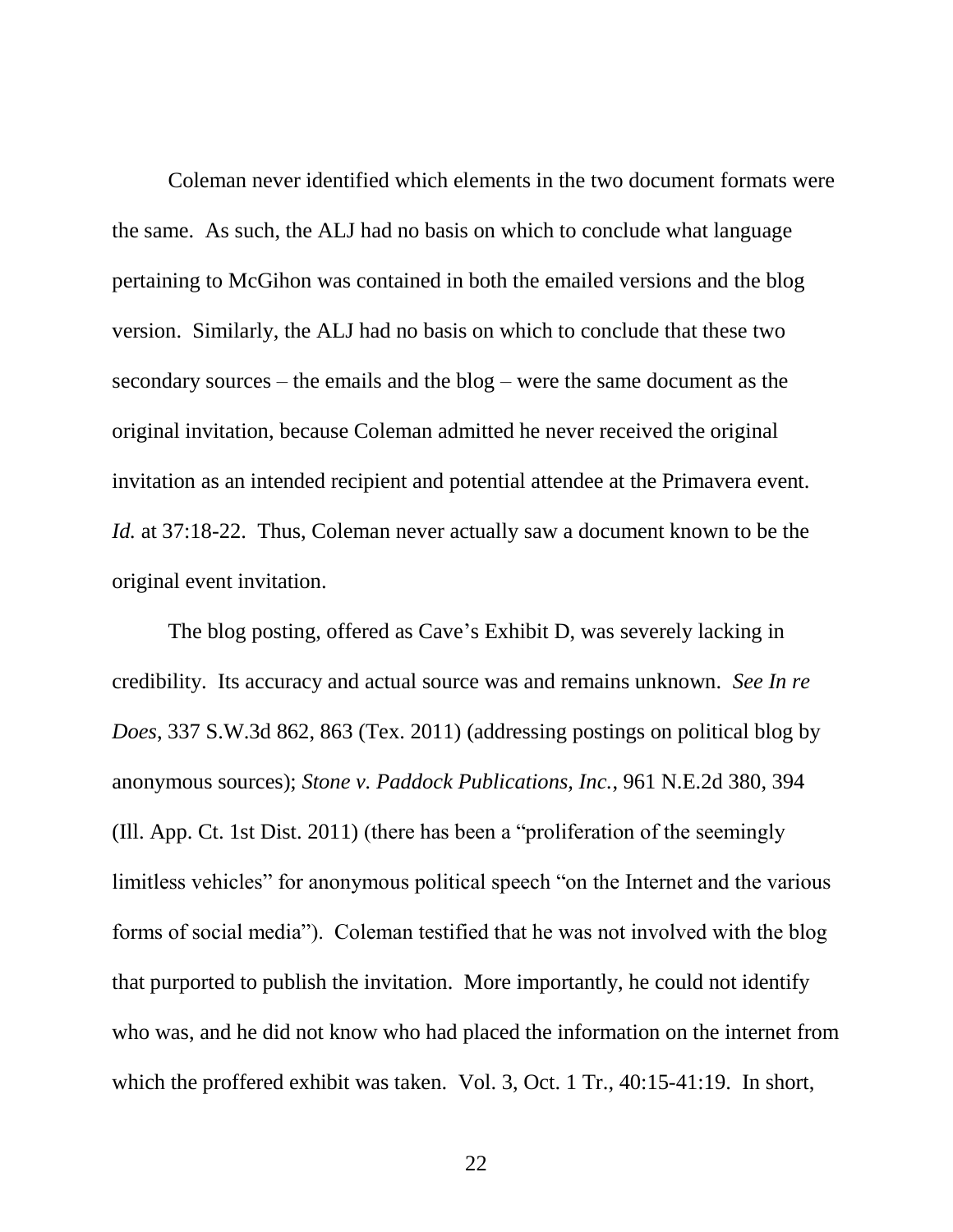Coleman sought to sponsor an exhibit without knowing how it was generated, who generated it, or whether it was a precise, approximate, or totally inaccurate copy of an original. The ALJ was correct to exclude the exhibit from the record as being inherently unreliable.<sup>3</sup>

# *d. No other evidence of "solicitation" was offered at hearing.*

Cave presented no other evidence that McGihon took any steps to suggest she was seeking to raise money for Primavera. He adduced no evidence that McGihon contacted friends or business associates to attend the Primavera event. There was no evidence that she gave her mailing, phone, or email lists to the campaign so the invitation could be sent to people who would see her name and act in response. Cave did nothing to establish that McGihon had made some agreement to solicit funds for the Primavera campaign. Neither did he call as a witness an actual recipient of this invitation. Even though she was called as a witness by Cave, McGihon was never asked if she knew anyone on Primavera's publicly disclosed contributor list from the period when the event was scheduled to occur. And Coleman testified he was unaware of any other act on McGihon"s part that amounted to a solicitation of campaign funds for Primavera. *Id.* at 47:13-20.

 $\overline{a}$ 

<sup>&</sup>lt;sup>3</sup> Cave felt this exhibit should be viewed in the light most favorable to the Complainant, but the ALJ properly observed that this standard did not apply after a complainant completes his presentation of evidence. *Id.* at 65:19-66:5.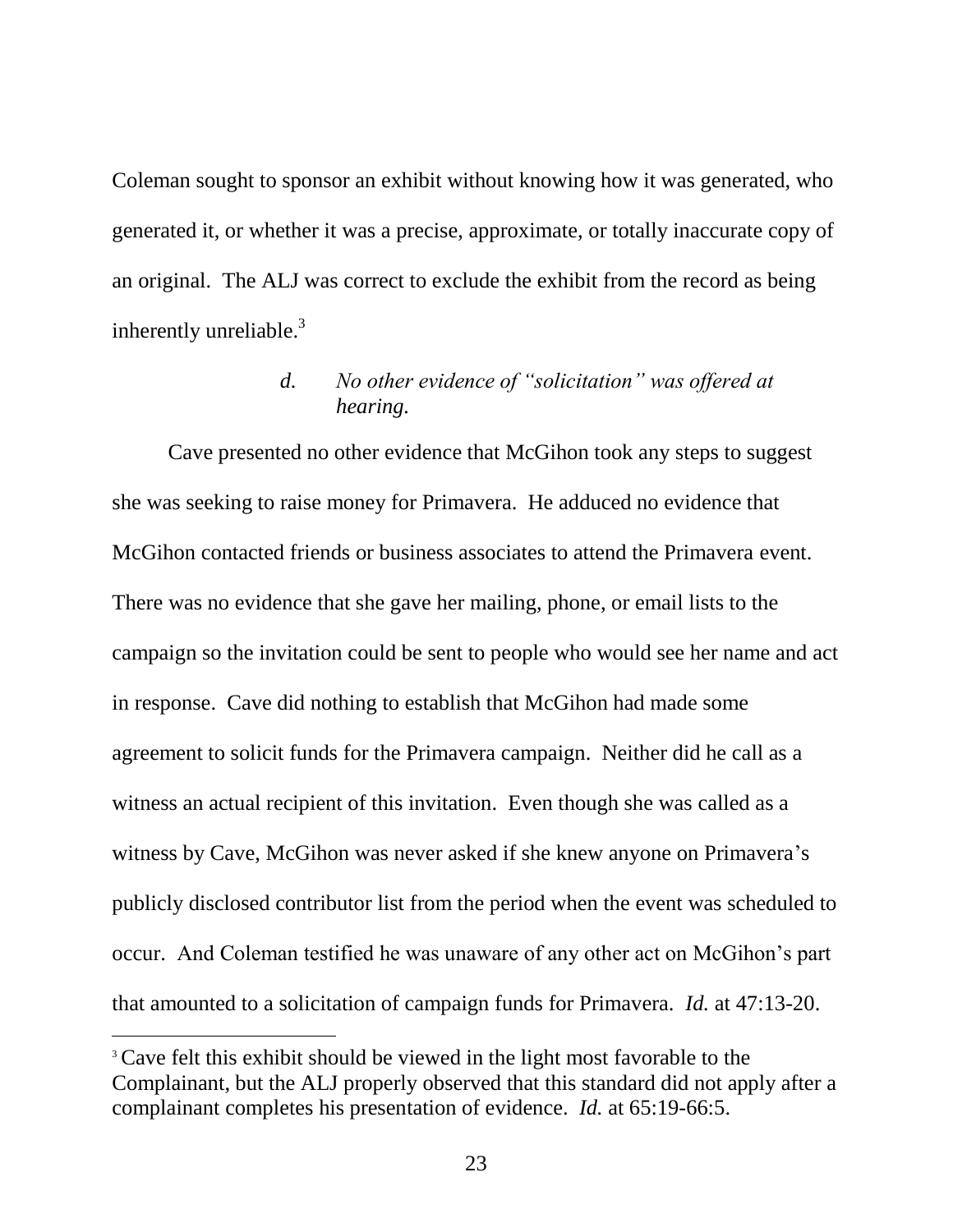A judge cannot impose liability, and therefore is warranted in dismissing a complaint, if the record is entirely silent on the central issue before him. *Kettering v. American Bldg. Maintenance Co.*, 426 P.2d 974, 975 (Colo. 1967) (trial court correct to dismiss complaint when plaintiff, in negligence action, could not produce any evidence to establish causation). The ALJ acted properly within this authority.

### *e. Cave failed to conduct any discovery to prove "solicitation."*

As the ALJ noted, this case did not present the situation of a hurry-up hearing, as can occur under section 9 of Article XXVIII which provides for a hearing within 15 days after the complaint is filed. Colo. Const., art. XXVIII, § 9(2)(a). Cave had months – seven (7) months, to be exact – to conduct discovery and assemble a factual case in support of his allegations. For whatever reason, he did nothing to help make an evidentiary case to support his allegations during the period between the filing of the complaint and the date of hearing. Vol. 1 at 000269, ¶15.

Cave used none of the discovery devices available to him. *Id.* He did not contact McGihon or her counsel to determine whether the blog posting was accurate. *Id.; see Colo. Citizens for Ethics in Gov't v. Comm. for the Am. Dream,*  187 P.3d 1207, 1221-1222 (Colo. Ct. App. 2008) (complainant failed to contact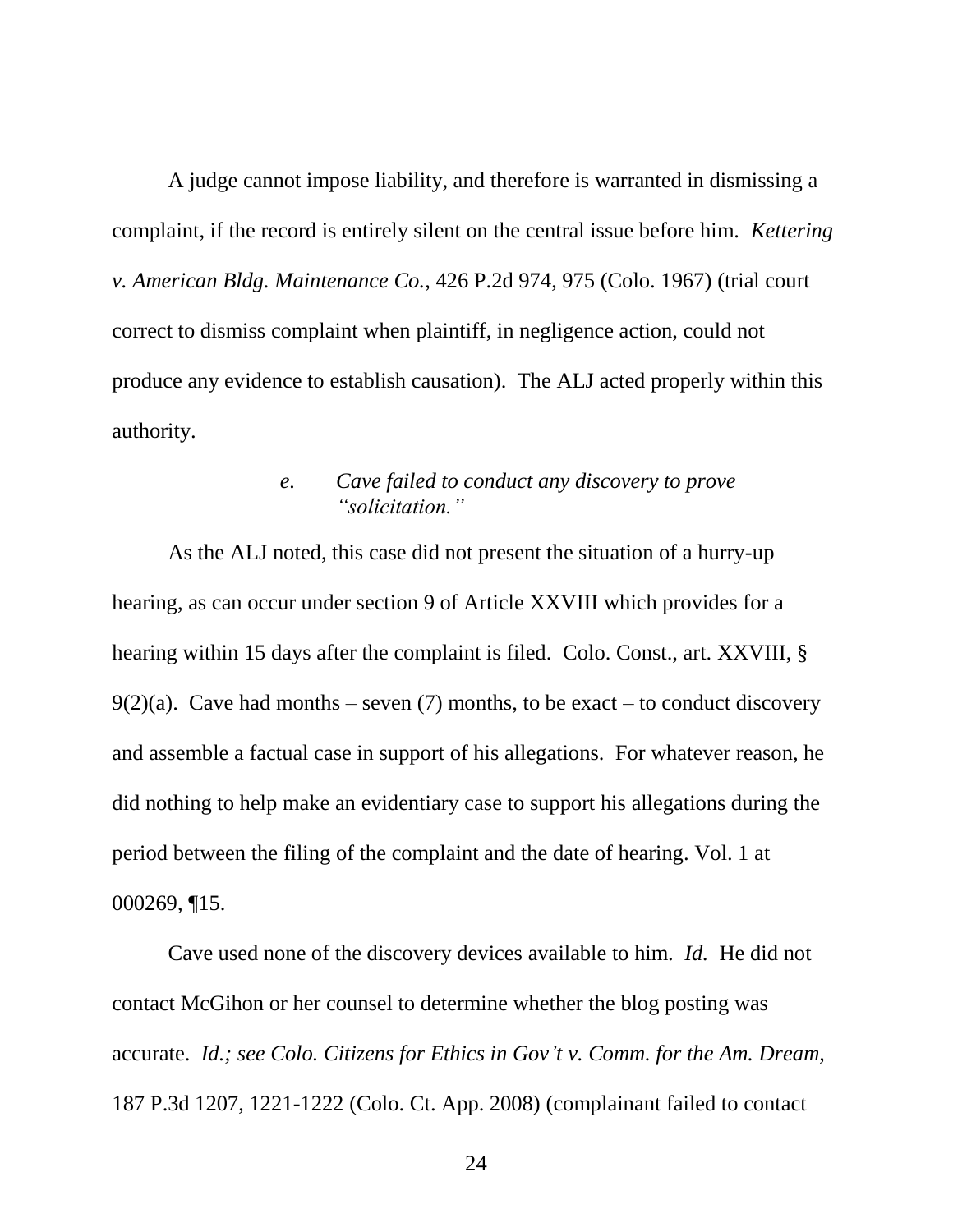respondent's staff or members to determine efficacy of its campaign finance complaint). He did not seek documents, formally or informally, from McGihon, Primavera, or the Primavera campaign. Vol. 1 at 000269, ¶15. He sought no prehearing admissions. Vol. 3, Dec. 11 Tr., 25:25-26:2; 27:2-4. He never deposed McGihon or served upon her a subpoena for hearing or deposition seeking documents. *Id.* at 25:12-21; 27:7-18. In fact, McGihon was unaware of any attempts on Cave"s part to obtain information from anyone associated with this matter from the date of filing the complaint through the date of hearing. Vol. 1 at 000269, ¶15.

As a result, the ALJ aptly described Cave as a party who "conducted no discovery whatsoever" and "nominally attempted to establish its… claim at trial." *Id.*, ¶20, citing *Western United Realty, Inc., supra*, 679 P.2d at 1069. That lack of diligence is an appropriate consideration for a lower court in determining whether to award attorneys" fees. *Id.*

## *f. No evidence was offered at the attorneys' fees hearing about an actual invitation.*

Beyond the October 1, 2012 hearing on the merits, Cave could have attempted to mitigate the groundlessness of his complaint by producing an actual invitation that supported his position at the attorneys' fees hearing, held on

25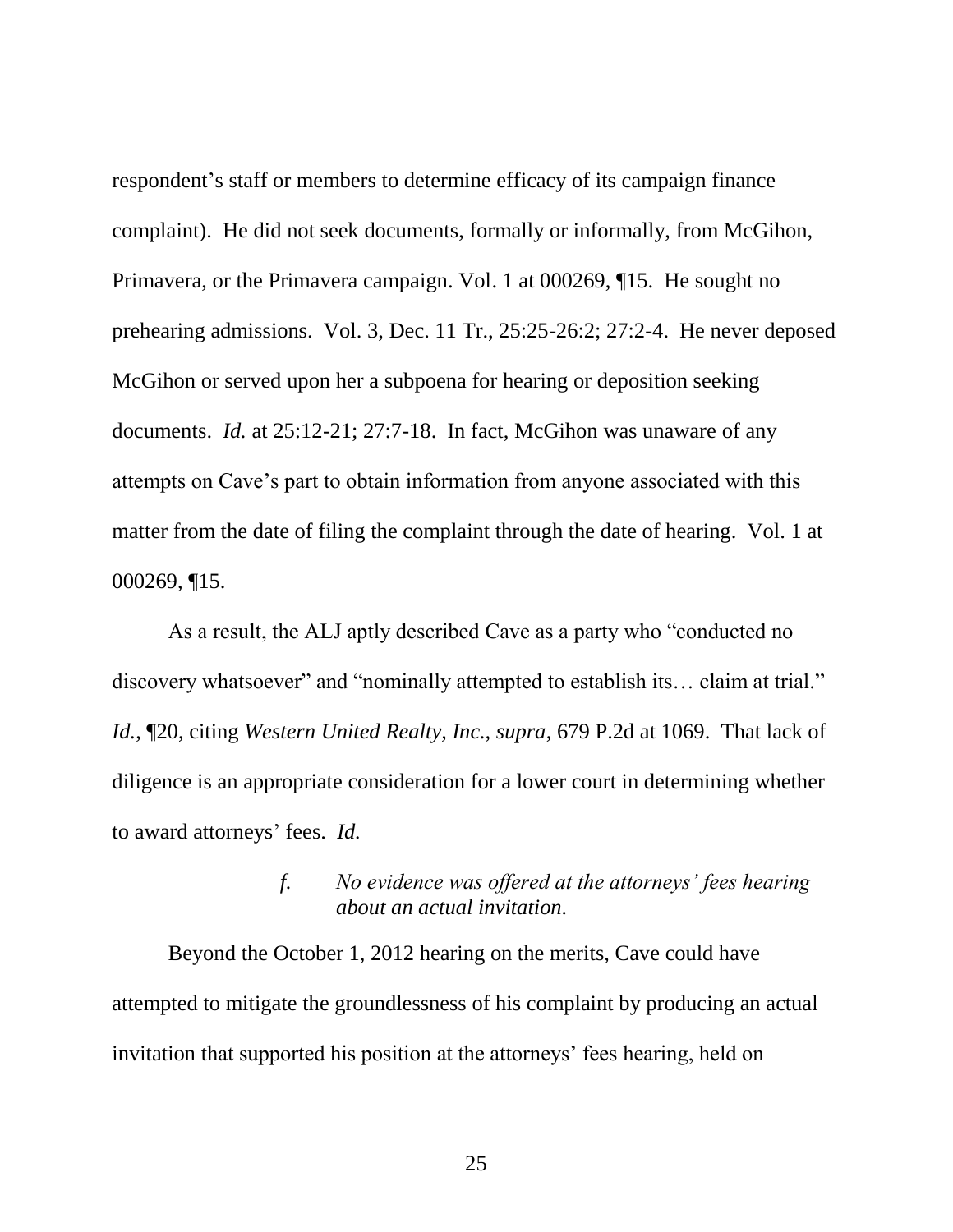December 11. But that hearing's record, too, is silent about the wording of the invitation.

Had Cave introduced an actual invitation, his claim in this Court that credible evidence need not be admitted in order to avert an award of attorneys" fees might be more persuasive. But in the case Cave cites, *Harrison v. Smith*, 821 P.2d 832, 835 (Colo. Ct. App. 1992), the district court refused to admit sworn affidavits at trial and later awarded attorneys" fees for the period that included the months during which plaintiffs were aware of the contents of the sworn statements. The sworn affidavits were sufficient to limit, albeit not eliminate, the attorneys' fees award*. Id.*

Here, though, the blog posting simply was not credible and thus does not fall within *Harrison*. Instead of sworn affidavits, Cave sought to introduce an unauthenticated blog posting whose author he could not identify and the similarity of which to an original document no one could establish. Coleman had no idea who was associated with that blog, just as he could not testify what the original invitation said. And the organizations and people who allegedly transmitted documents to him, portrayed to be copies of the event invitation, were also unknown to Coleman.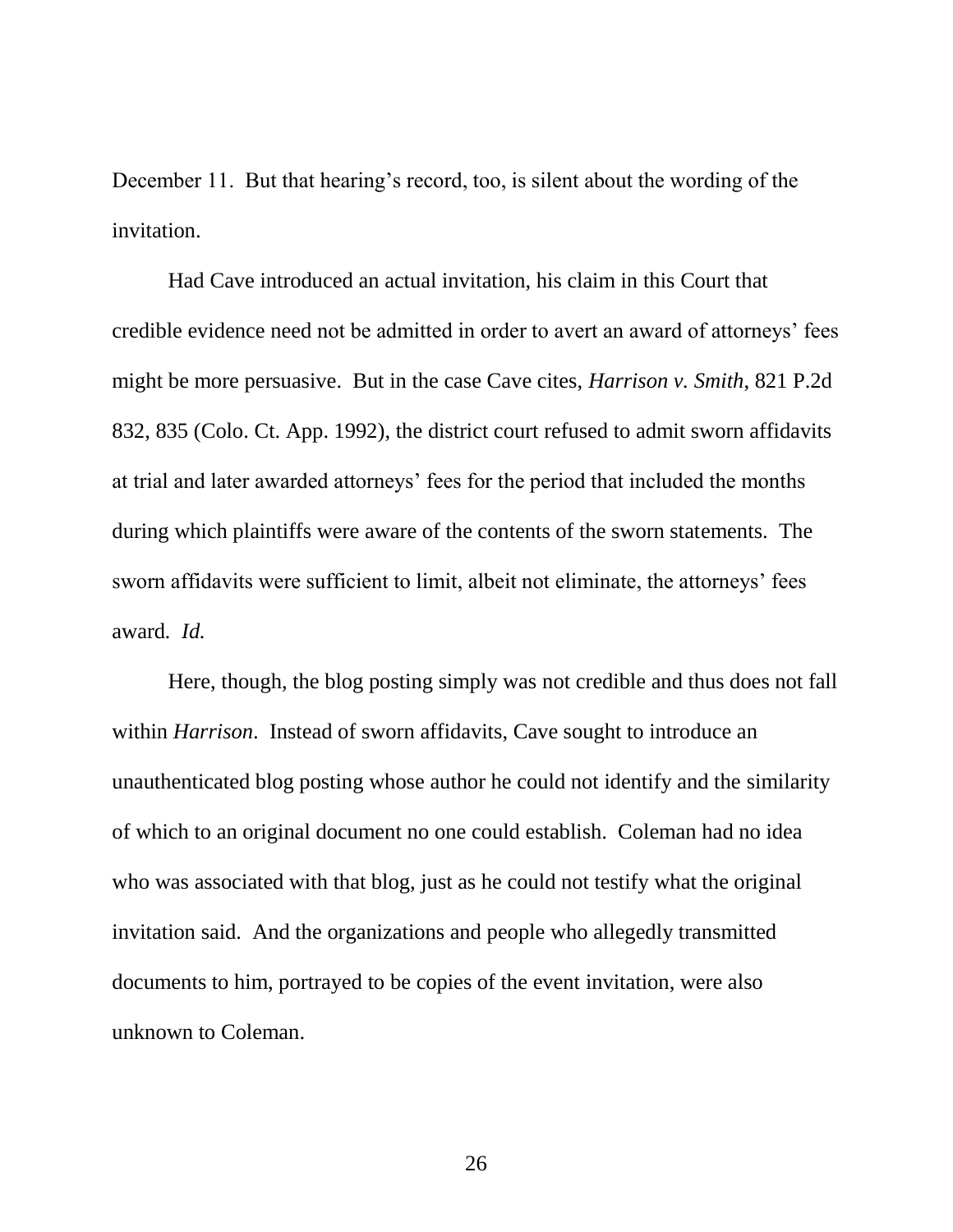Thus, at no point in the proceedings (including the attorneys' fees hearing) did Cave produce any evidence of the invitation that allegedly triggered his complaint. That he still did not produce credible evidence at that late hour represents reason enough to reject the grounds for appeal advanced here.

> *g. The policy behind private enforcement of campaign finance laws is not relevant to the award of attorneys' fees here.*

Cave also argues that Article XXVIII is enforced by private citizens, and the enforcement mechanism allows for no private gain by complainants. Opening Brief at 21. The ALJ responded to Cave's argument that policy considerations mitigated against an award of fees. While the chilling of campaign finance enforcement is pertinent where private citizens proceed alone in this process, that concern was not present here as Cave was represented by counsel. As such, there was no countervailing factor of a party proceeding pro se, as contemplated by C.R.S. § 13-17-102(6).

> 2. The ALJ did not abuse his discretion in granting attorneys' fees in connection with Cave"s Second Claim.

Cave also complained that McGihon"s name on a political party fundraising invitation violated C.R.S. § 1-45-105.5. At least as to the First Claim, Cave attempted to introduce evidence to make out a prima facie case. As to the Second Claim, he did not do so. He offered no testimony or exhibits to suggest that

27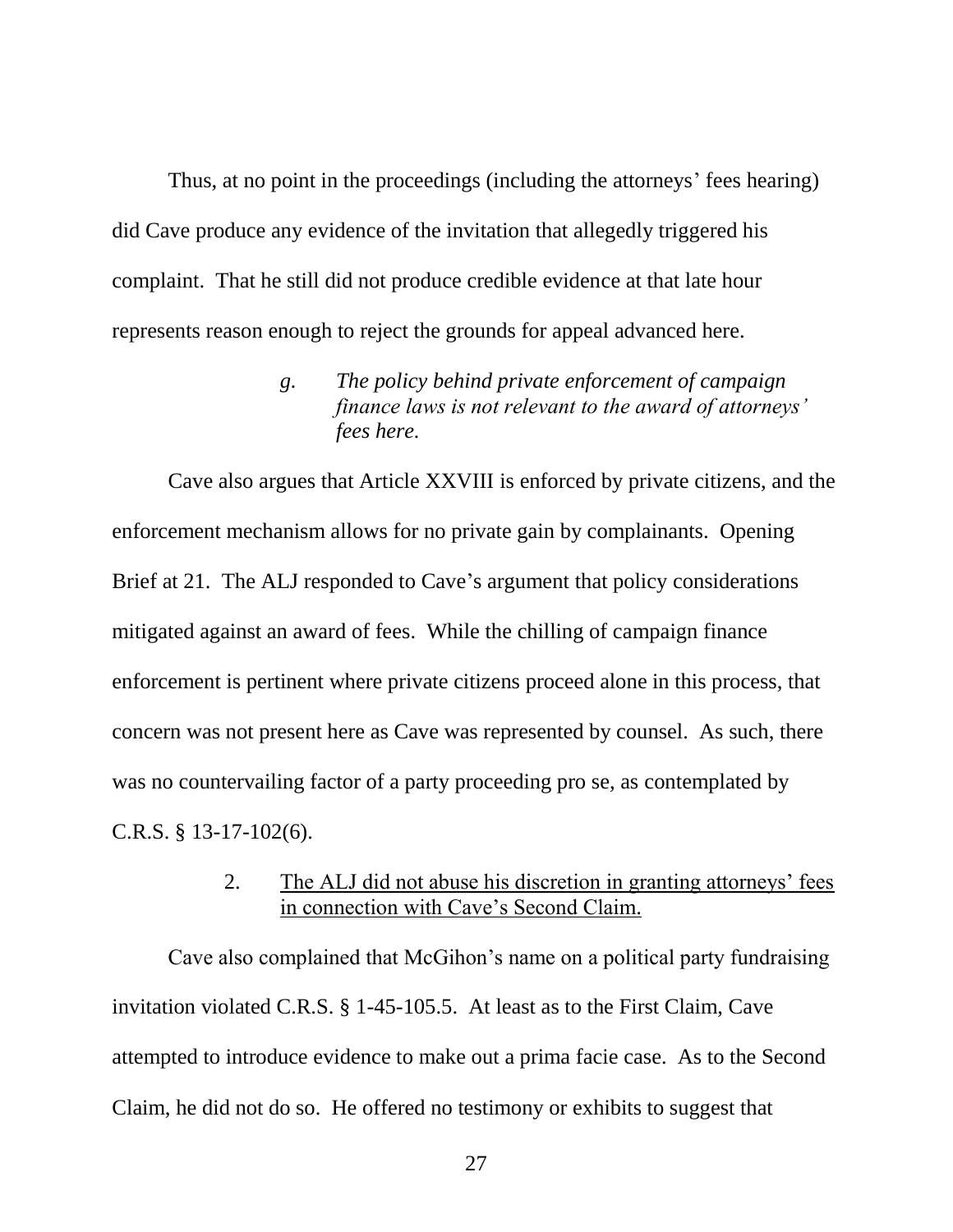McGihon had violated the law. At the close of Cave"s case, McGihon moved to dismiss the Second Claim. Cave did not object, and the ALJ correctly granted that motion.

## *a. The total lack of evidence offered made this claim groundless.*

A claim – such as the Second Claim against McGihon – that is dropped at trial because there is no evidence to sustain it is the very essence of a groundless allegation. *Engel v. Engel*, 902 P.2d 442, 446 (Colo. Ct. App. 1995) (claim dropped on morning of trial because no evidence could be introduced to support it warranted award of attorneys' fees). This standard also applies to cases filed under Article XXVIII related to campaign finance violations. *Colo. Citizens for Ethics in Gov't v. Comm. for the Am. Dream*, 187 P.3d 1207, 1221-22 (Colo. Ct. App. 2008). There, the Complainant failed to conduct any pre-filing investigation. Upon receipt of documents provided pursuant to subpoena on the morning of hearing, complainant dismissed an allegation of a campaign finance violation. Yet, the fact that it alleged violations without having made a pre-filing investigation or otherwise sought to acquire additional information from the respondent was sufficient to warrant the award of fees. *Id.*

Cave failed to conduct any pre-filing investigation. Cave attached an altered copy of the House Majority Project invitation to his complaint; at minimum,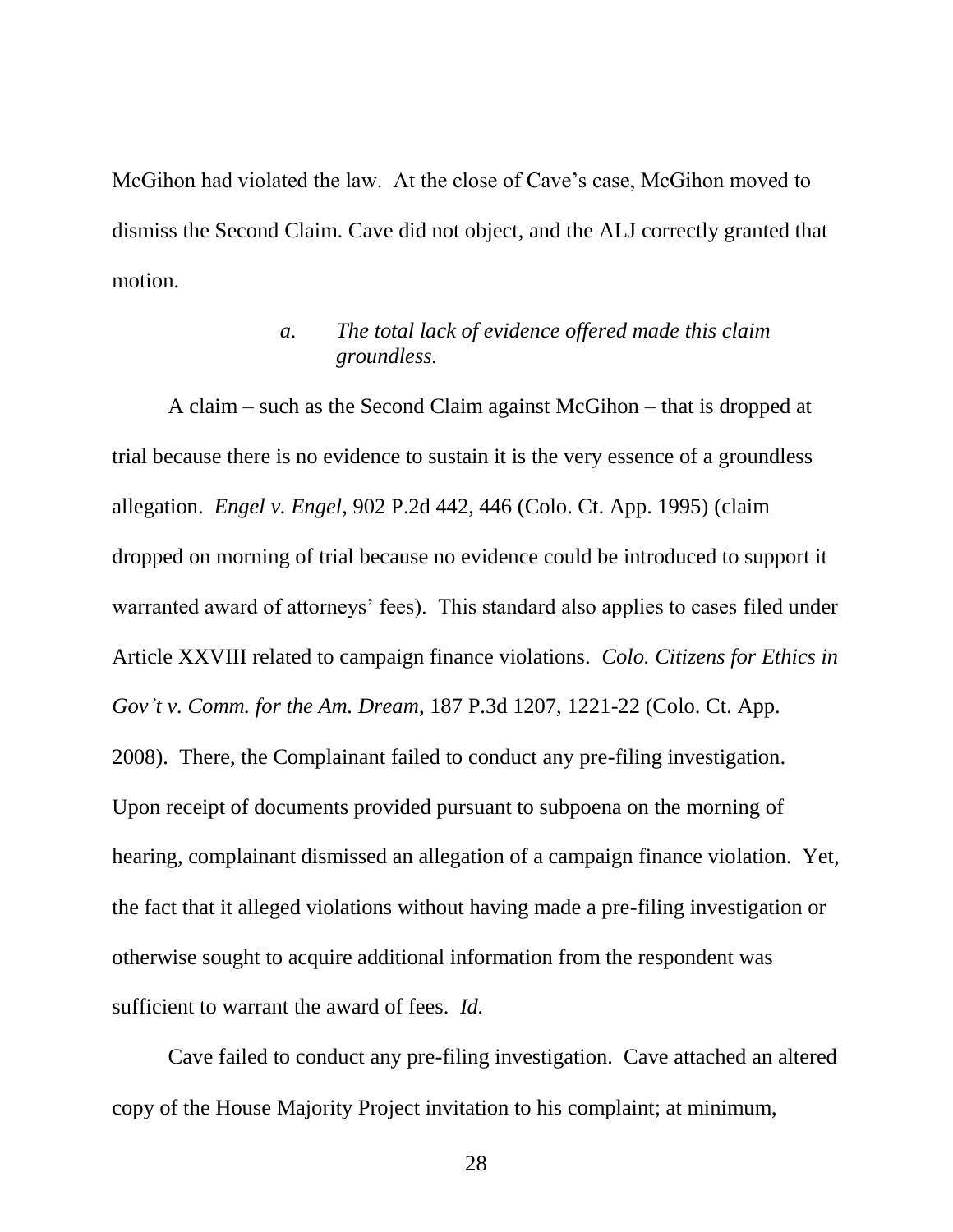someone deleted the "TO" line in what purports to be an emailed invitation. Vol. 1 at 000008. Cave did not even attempt to introduce this document, and its placement on the Open Government Institute letterhead and the alteration noted above made its authenticity questionable. But the point is, Cave made no record in attempting to introduce this document, and no witness testified to the substance or distribution of such an invitation or any other details related to this event. There was no evidence at all before the ALJ to suggest that McGihon violated any campaign finance statute. Thus, the award of attorneys' fees was fully warranted.

#### *b. Cave did not voluntarily dismiss the Second Claim.*

The ALJ noted that Cave did not resist – and thus "acquiesced" to  $-$ McGihon"s C.R.C.P. 41(b) motion to dismiss, but that does not mean that Cave voluntarily dismissed this claim. C.R.S. § 1-45-111.5(2), citing C.R.S. § 13-17- 102(5) (no attorneys" fees are assessed if "a voluntary dismissal is filed as to any claim… within a reasonable time after the attorney or party filing the dismissal knew, or reasonably should have known, that he would not prevail on said claim or action").

Cave is incorrect that his lack of objection to McGihon"s motion to dismiss made the dismissal voluntary. A voluntary act springs from one's own free will, unconstrained by the wishes or acts of others. *West v. Roberts*, 143 P.3d 1037,

29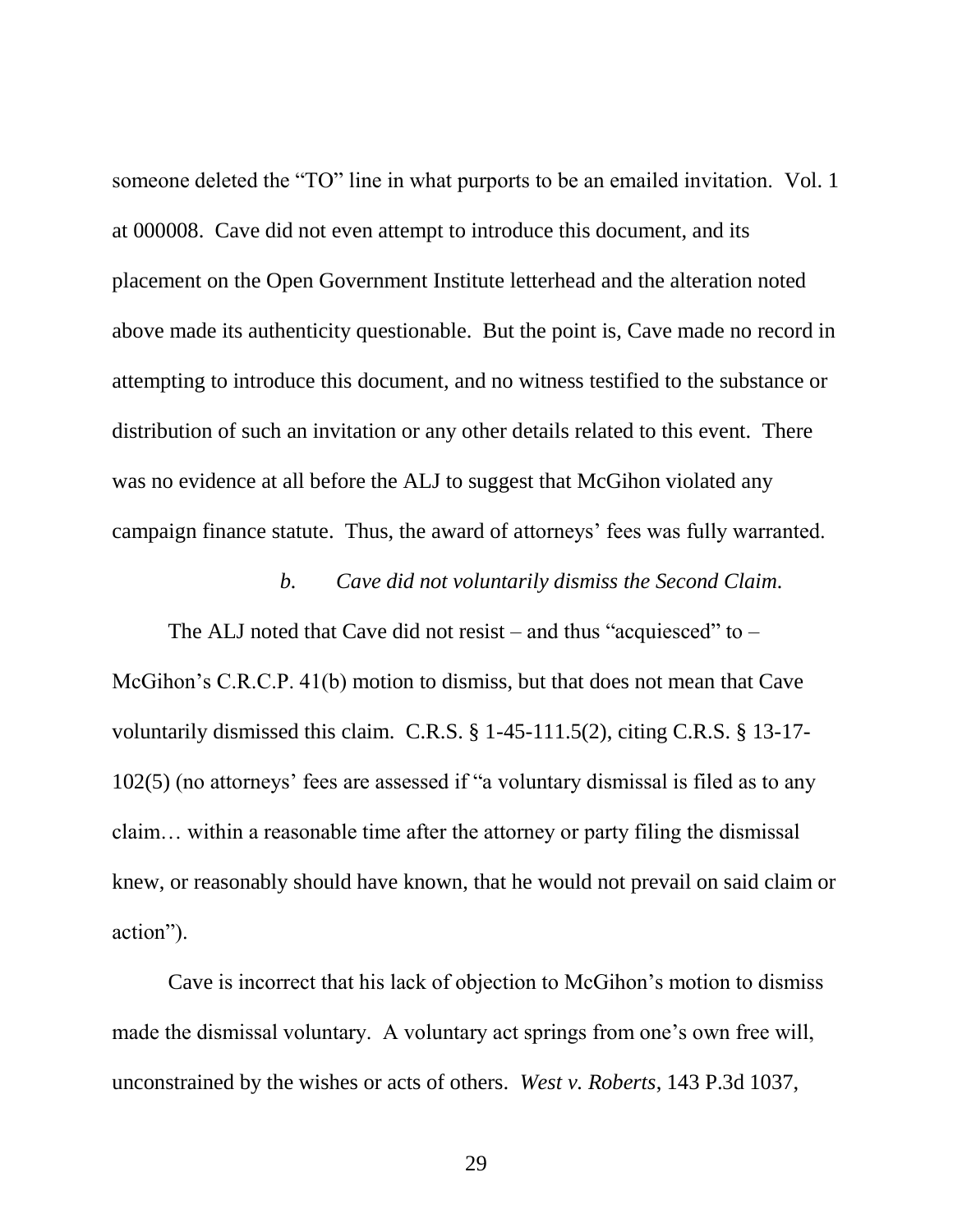1043 (Colo. 2006); *Kwiatkoski v. People*, 706 P.2d 407, 409 (Colo. 1985).

Voluntariness thus implies that the actor in question exercises a certain level of initiative. Acceptance of one"s fate – acquiescence – is hardly synonymous with a proactive attempt to craft one"s fate – voluntariness.

In practical terms, Cave did not get to the end of his case and then move for dismissal of the Second Claim. He finished his direct examination of all of his witnesses. Then, he rested and informed the Court that he had no other witnesses. Vol. 3, Oct. 1 Tr., 50:3-5.

At that point, McGihon moved to dismiss Cave"s Second Claim. *Id.* at 50:24-51:22. Had McGihon made no such motion, the ALJ would have decided the matter based on the substance of the parties' evidence.

Once McGihon"s motion to dismiss was before the ALJ, Cave explained that he focused on the Second Claim more at the outset of the litigation. Evidently, as time went by during the pendency of this matter, Cave abandoned the Second Claim. *Id.* at 54:24-55:9. He did not file the appropriate pleadings with the Court or even inform McGihon of that fact. Thus, McGihon spent time preparing to defend a claim that would never materialize, making the award of attorneys' fees the only just result.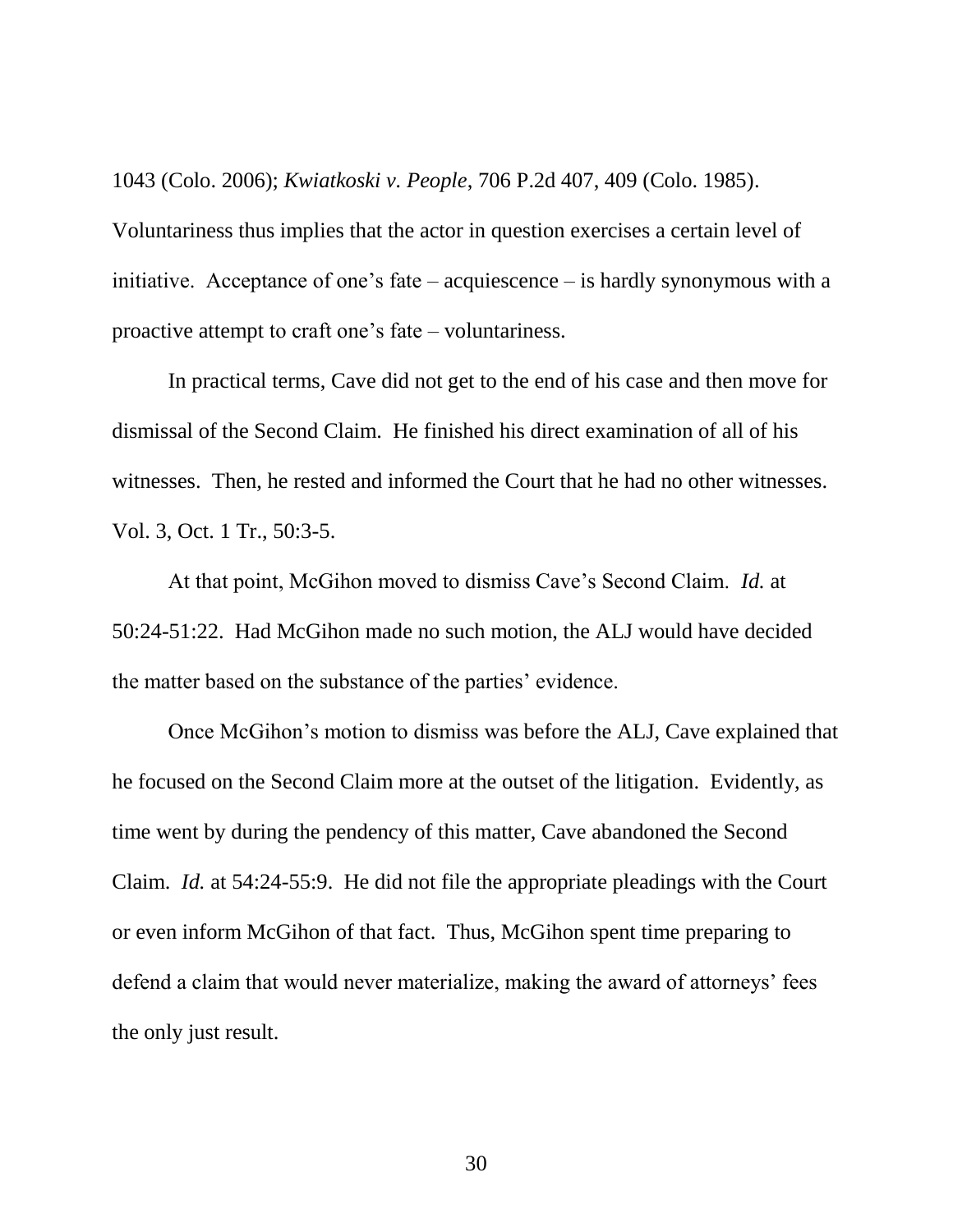### *c. Cave did not make a record below to preserve issues for the appellate court's consideration.*

As to the possible success of the Second Claim, Cave argues that he saw the writing on the wall based on the ALJ"s evidentiary rulings on the First Claim. As a result, he did not present his case on the Second Claim. Opening Brief at 21-22.

Cave"s responsibility was to lodge objections or make offers of proof in order to preserve issues for appeal. *Hock v. New York Life Ins. Co.*, 876 P.2d 1242, 1259 n.2 (Colo. 1994); *People v. Douglas*, 2012 COA 57, P62 (Colo. Ct. App. 2012). Even if he thought he would "lose" on the issue, he still had to make a record. Having failed to do so, he cannot now claim that he established facts that made a case that McGihon had violated the campaign finance laws. Thus, his Second Claim was groundless.

# **C. Attorneys' fees were properly awarded because Cave's complaint was substantially frivolous.**

Before the ALJ, McGihon addressed whether the complaint was substantially frivolous or groundless, Vol. 1 at 000062, ¶10, or substantially vexatious. *Id.* at 000064, ¶23. A claim is frivolous if its proponent can present no rational argument based on the evidence or law in support of it. *In re Application of Talco, supra*, 769 P.2d at 476. Whether the facts make out a case for "substantially frivolous" as opposed to "substantially groundless" is a distinction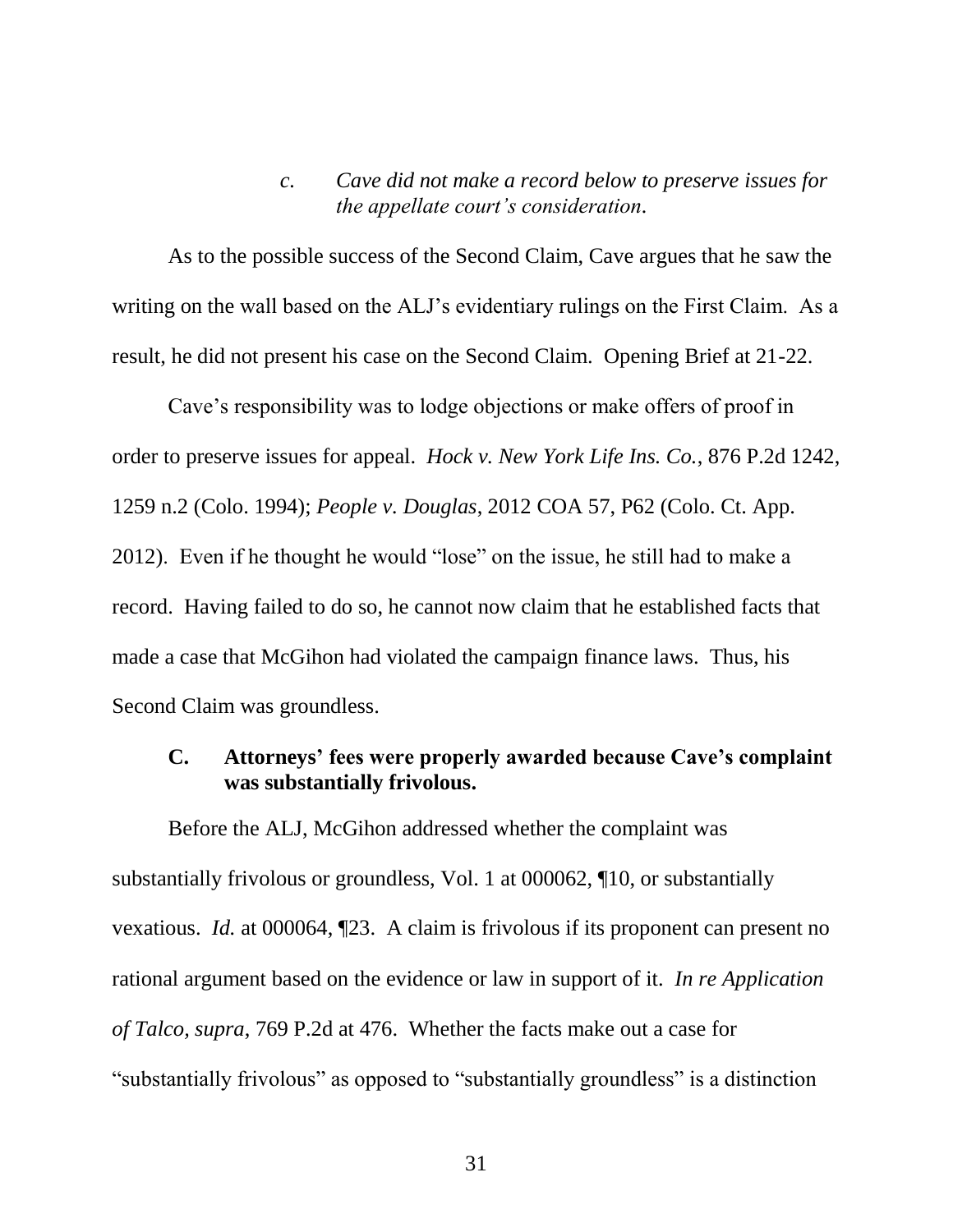that "is of no import." *Id.* at 477. Where the facts pleaded by a complainant are without substantial justification, attorneys fees are warranted under either label. *Id.*

Here, the ALJ cited the all-encompassing standard for award of attorneys' fees ("substantially frivolous, substantially groundless, and substantially vexatious"), Vol. 1 at 000272, ¶10 and 000274, ¶22, but did not break out these arguments separately. As in *Talco*, this distinction is secondary. The ALJ awarded fees because of the utter lack of factual support for the legal allegations before him. "There is no evidence that the Respondent engaged in any conduct prohibited by Section  $1-45-105(1)(a)(I)$ ." *Id.* at 000270, [5. Thus, the ALJ's reference to "substantially frivolous" was not error.

### **D. The ALJ did not abuse his discretion in granting attorneys' fees in because of the vexatiousness of Cave's approach to this litigation.**

Cave did nothing to verify and support the factual allegations in his complaint, either as to his First or Second Claims. In seven months since the filing of the complaint, Cave bypassed every reasonable or prudent opportunity to create an evidentiary basis for the allegations in his complaint. McGihon should not be responsible for Cave"s failures in this regard.

The campaign finance statute specifically provides that a claim lacks substantial justification if it is "substantially vexatious." C.R.S. § 1-45-111.5(2).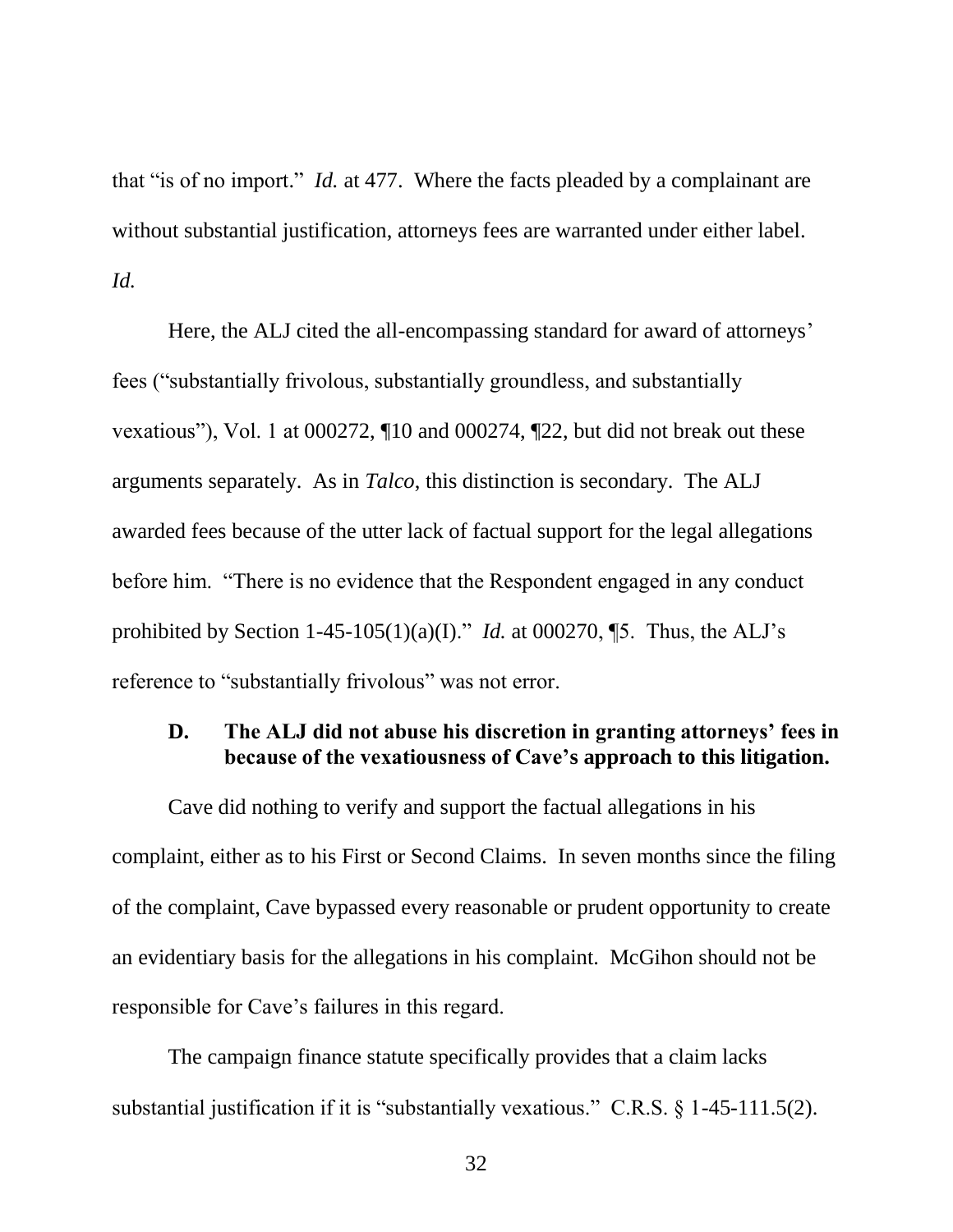A vexatious claim is one that is pursued in bad faith. *Byrd v. People*, 58 P.3d 50,

59 (Colo. 2002). The standard for bad faith in this context is clear.

**[I]f the record reveals that counsel or any party has brought**, maintained, or defended **an action in bad faith, the rationale for awarding attorney fees is even stronger**. Bad faith may include conduct which is arbitrary, vexatious, abusive, or stubbornly litigious. It also may include conduct aimed at unwarranted delay or disrespectful of truth and accuracy.

*Western United Realty, Inc., supra*, 679 P.2d at 1069. A party demonstrates bad faith when it presents no evidence on an asserted claim and, being given the opportunity to dismiss one or more claims, refuses to do so but proceeds to hearing where its claims "were not close to being proven." *Becker v. Becker*, 68 P.3d 567, 569 (Colo. Ct. App. 2003).

Cave"s litigation presence in this matter fits that bill. He presented no evidence at hearing; he strenuously objected to McGihon"s pretrial motion to dismiss; and given the ALJ"s granting of McGihon"s motion to dismiss at the end of Cave"s case, he did not even begin to fulfill his burden of proof. If he did not have legally probative evidence when his complaint was filed (aside from Rule 11 issues), Cave could have stipulated to McGihon"s Motion to Dismiss, withdrawn his complaint, or undertaken discovery. What he was not permitted to do was to proceed to hearing without assembling some substantial evidence that his claims were true. This was a case where the Complainant knew or should have known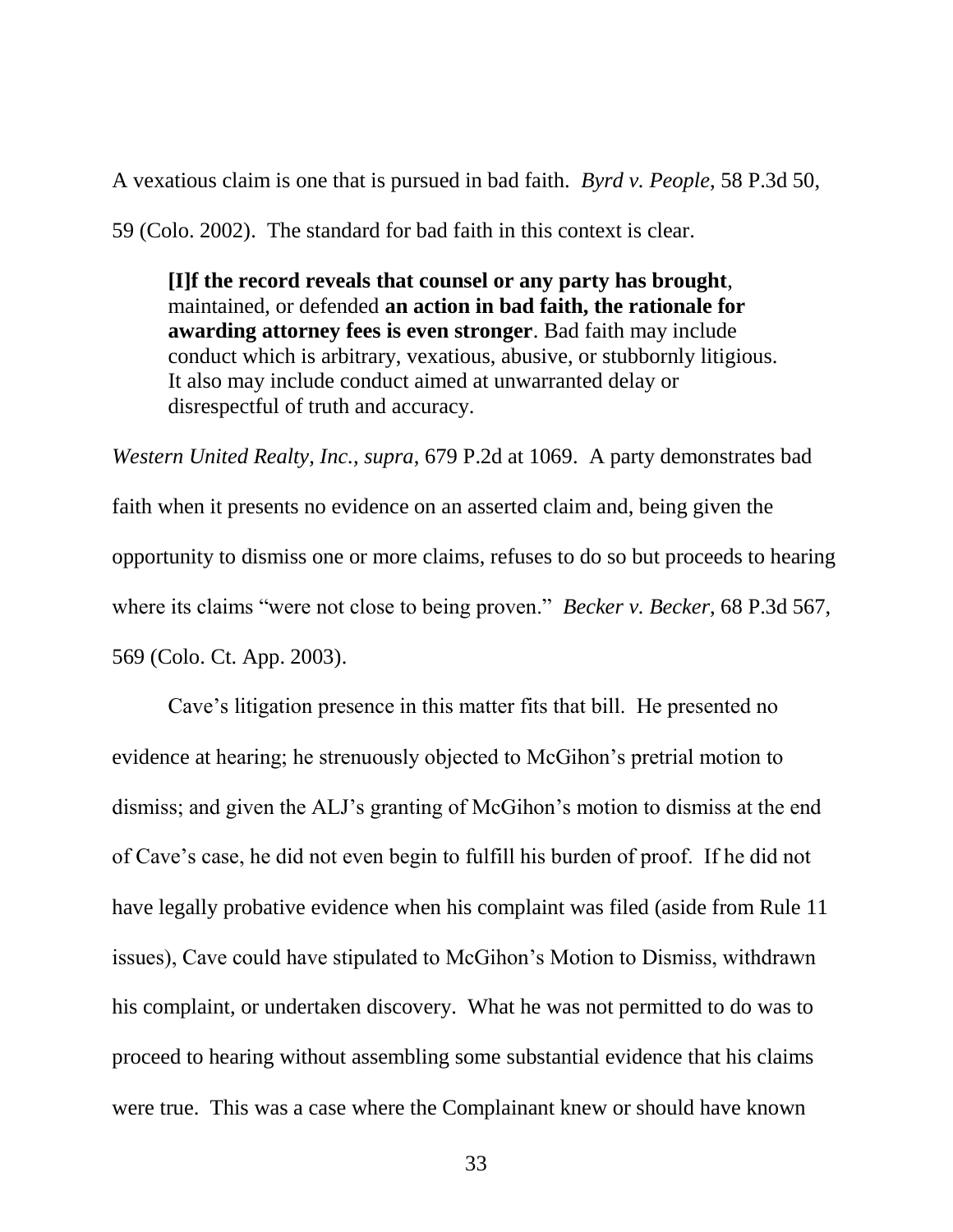that he was presenting arguments that were substantially vexatious. *Bockar v. Patterson*, 899 P.2d 233, 235 (Colo. Ct. App. 1994).

Bad faith is also established where parties, such as Cave, use the judicial process to pursue a patently political agenda. In a case in which defamation was alleged regarding statements in a recall petition, the Court concluded "plaintiffs filed their claims in bad faith because they had used the courts when the political system was available to them." *Lockett v. Garrett*, 1 P.3d 206, 212 (Colo. Ct. App. 1999) (citing district court"s opinion). Likewise, Cave and his counsel sought to embarrass Primavera and McGihon with grandiose allegations in the Complaint, for instance, but with no substantive follow-up at hearing.

The ALJ correctly held, then, that Cave"s course of conduct in this matter was substantially vexatious, and the award of attorneys' fees and costs was well warranted.

# **III. This Court should award attorneys' fees because McGihon must defend against this frivolous appeal.**

#### **A. Standard of review; Rule 28(k) compliance**

This issue arises under the Court's jurisdiction under C.A.R. 38(d). Because this issue could not be raised until an appeal was filed, there is nothing in the record about this claim for relief. However, the terms of C.A.R. 28(k) do not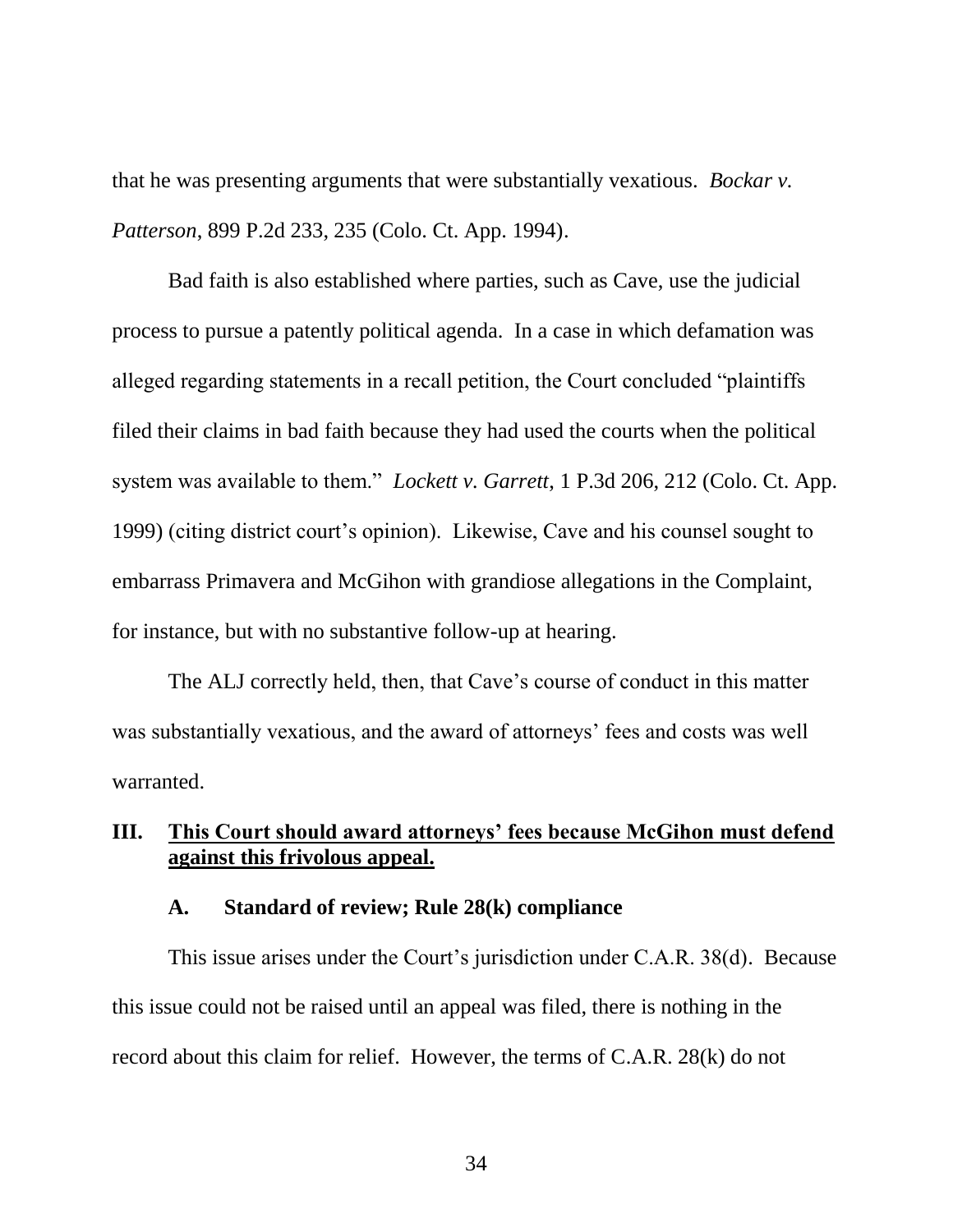require it, because this is not one of the issues denominated there that an ALJ could decide.

### **B. McGihon should receive her fees and costs for defending both the ALJ's decision and the award of attorneys' fees in this appeal.**

A party that must defend against a frivolous appeal is entitled to attorneys" fees. C.A.R. 38(d). An appeal is frivolous if it lacks substantial justification. *Artes-Roy v. City of Aspen*, 856 P.2d 823, 828 (Colo. 1993). An appeal lacks substantial justification "if the proponent can present no rational argument based on the evidence or law" in support of its claims, or "the appeal is prosecuted for the sole purpose of harassment or delay." *Wood Bros. Homes, Inc. v. Howard*, 862 P.2d 925, 934-935 (Colo. 1993); *see* C.R.S. § 1-45-111.5(2) (a matter lacks substantial justification where it is **"**substantially groundless or substantially vexatious"). An award of attorneys" fees is appropriate at the appellate level if the appeal itself is not legally or factually merited. *Front Range Home Enhancements, Inc. v. Stowell*, 172 P.3d 973, 977 (Colo. Ct. App. 2007).

Cave here can present no rational argument why McGihon would have ever been found to have violated the campaign finance laws under the evidence used to advance Cave"s First Claim for Relief. The record reflects an absolute absence of evidence about the wording of the actual invitations to the two events and the lack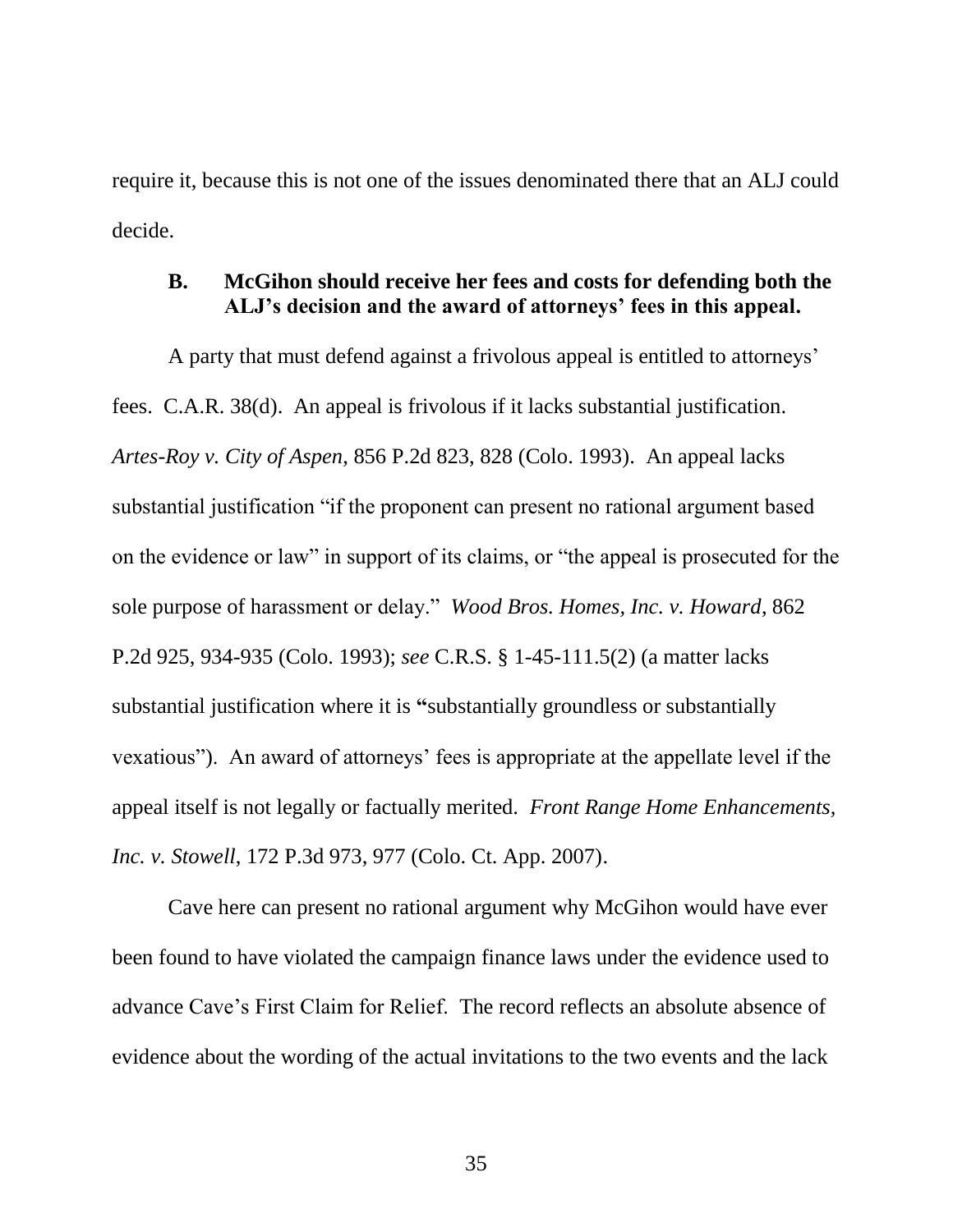of testimony that her actions represented either solicitations of contributions or an agreement to solicit contributions for Primavera"s campaign.

Certainly, there is no rational argument for asserting McGihon violated any law vis-à-vis the Second Claim, as Cave chose to forego any evidentiary presentation on his issue at all. Based on these facts alone, Cave"s appeal of the award of attorneys" fees for the Second Claim lacks substantial justification and is therefore frivolous.

If this Court agrees to order an award for fees and costs incurred due to this appeal, that question should be remanded to the ALJ for the limited purpose of determining the amount of the attorneys' fees and costs attributable to this appeal. *See* C.A.R. 39.5; *Martin v. Essrig*, 277 P.3d 857, 862 (Colo. Ct. App. 2011).

#### **CONCLUSION**

The ALJ did not abuse his discretion in finding that the limited facts in the record did not constitute a solicitation of campaign contributions. He also ruled correctly that, because of the sparse record created and the failure over seven months to engage in rudimentary discovery in order to develop a more substantive case, Cave was liable for attorneys" fees as to both of his claims. This Court should uphold those rulings and also award attorneys' fees to McGihon for this frivolous appeal.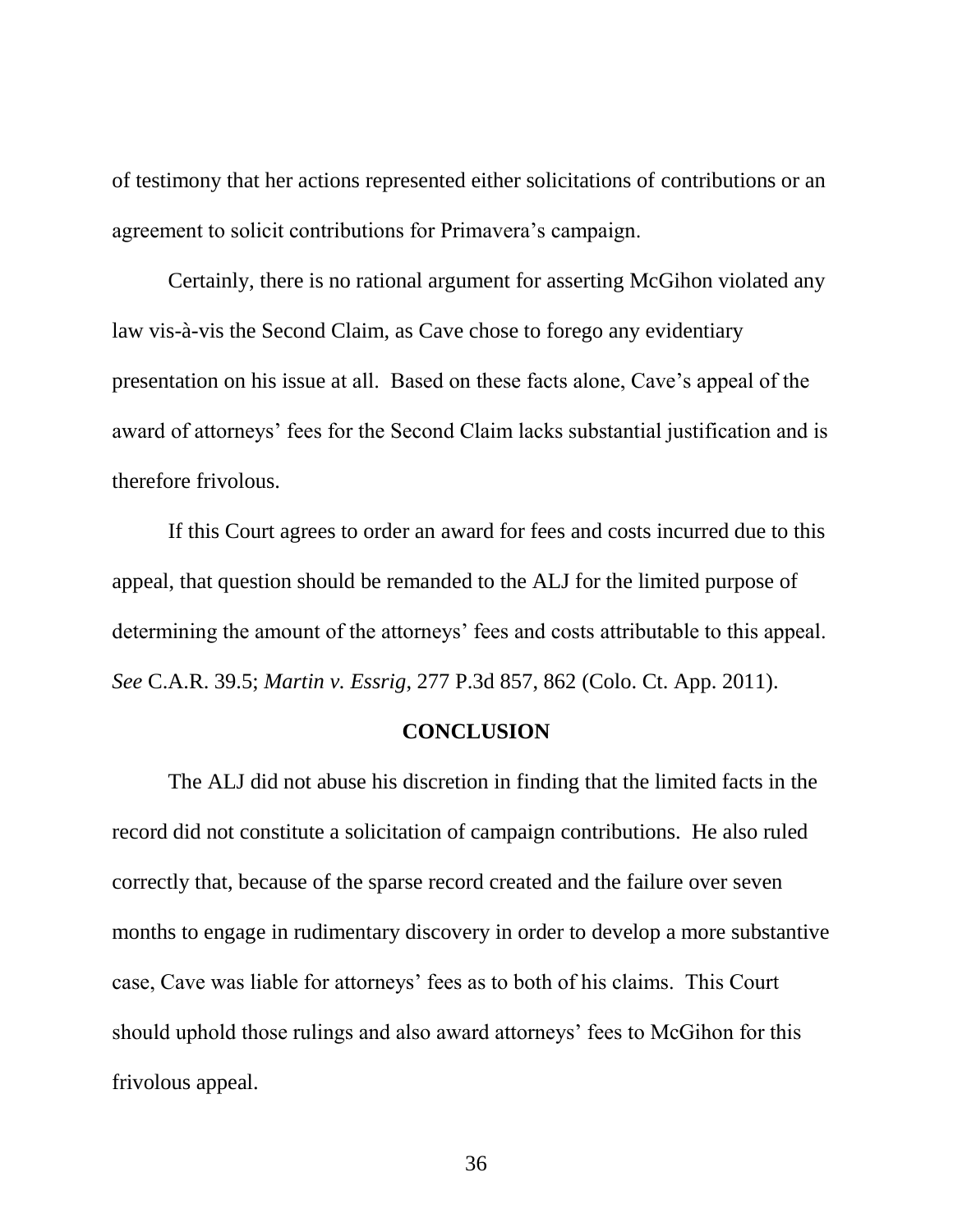Respectfully submitted this 24<sup>th</sup> day of July, 2013.

# **HEIZER PAUL GRUESKIN LLP**

By: s/Mark G. Grueskin Mark G. Grueskin, No. 14621 2401 15th Street, Suite 300 Denver, Colorado 80202 Phone Number: (303) 376-3703 FAX Number: (303) 595-4750 E-mail: mgrueskin@hpgfirm.com

ATTORNEYS FOR APPELLEE